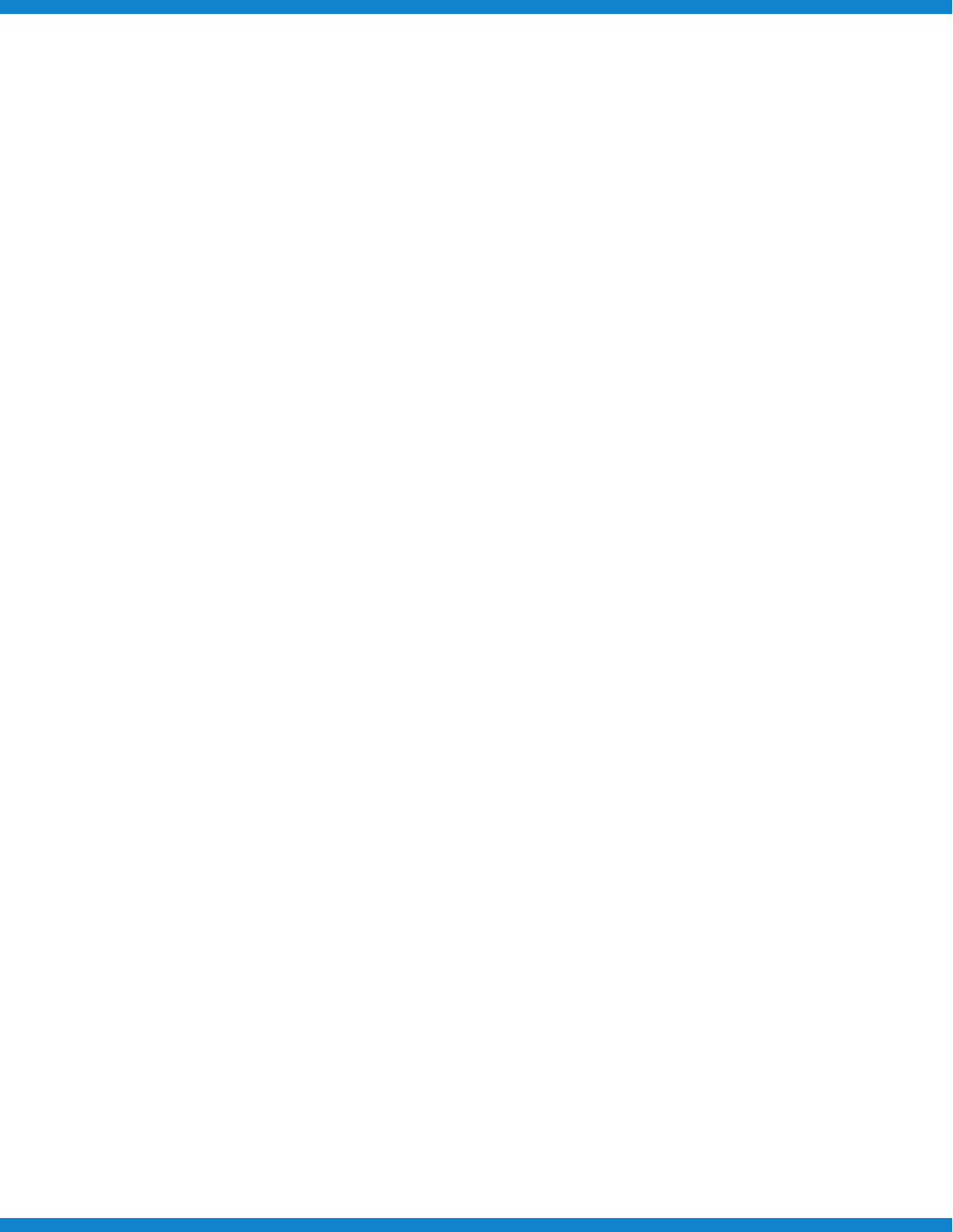# **Table of contents**

| Section 2. Eligible Candidates: 2008. [2] 2016. [2] 2016. [2] 2016. [2] 2016. [2] 2017. [2] 2017. [2                                                                                                                          |    |
|-------------------------------------------------------------------------------------------------------------------------------------------------------------------------------------------------------------------------------|----|
| Section 3. Terms of Office: 2008. [20] Section 3. Terms of Office: 2008. [20] Section 3. Terms of Office: 2008. [20] Section 3. Terms of Office: 2008. [20] Section 3. Terms of Office: 2008. [20] Section 4. [20] Section 4. |    |
|                                                                                                                                                                                                                               |    |
|                                                                                                                                                                                                                               |    |
| Section 6. Run-off Elections: 2006. [20] Section 8. Run-off Elections: 2006. [20] Section 6. Run-off Elections:                                                                                                               |    |
|                                                                                                                                                                                                                               |    |
| Section 8. Vacancies: 333 and 334 and 334 and 335 and 335 and 345 and 354 and 355 and 355 and 355 and 355 and 355 and 355 and 355 and 355 and 355 and 355 and 355 and 355 and 355 and 355 and 355 and 355 and 355 and 355 and |    |
|                                                                                                                                                                                                                               |    |
| Required Supplemental Rules - Representative Convention Elections: Officer, Governing Board-At Large and                                                                                                                      |    |
| Required Supplemental Rules - Election District Elections: Governing Board-Election District and NEA RA State                                                                                                                 |    |
| (Addendum A) Photo and Statement Guidelines for Voter Guide                                                                                                                                                                   |    |
|                                                                                                                                                                                                                               |    |
|                                                                                                                                                                                                                               |    |
|                                                                                                                                                                                                                               |    |
| (Addendum B) Education Minnesota website statements from candidates for Education Minnesota offices18                                                                                                                         |    |
|                                                                                                                                                                                                                               |    |
| Candidate statement                                                                                                                                                                                                           | 19 |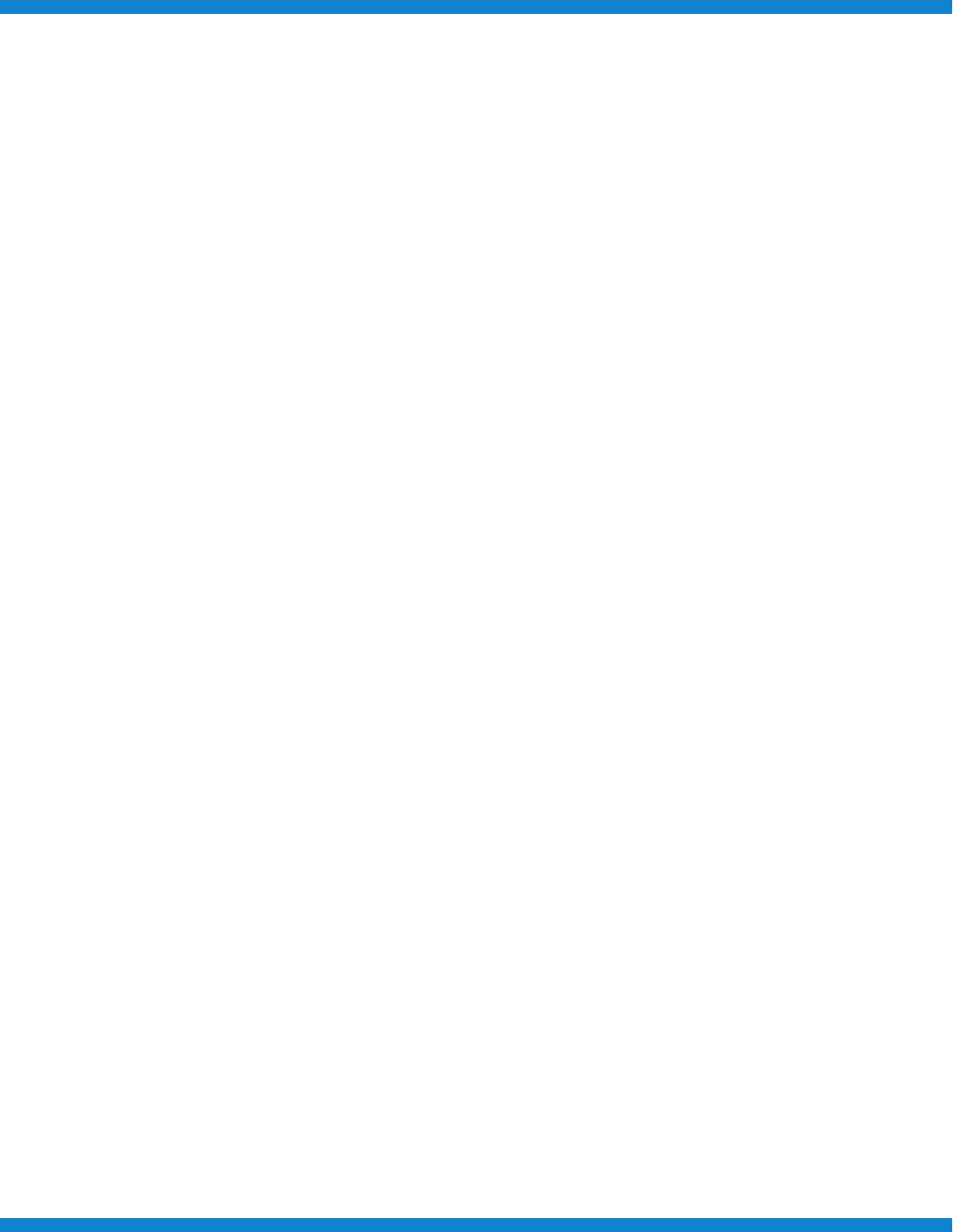# **Preface**

It is the purpose of these Election Rules to create an enforceable body of rules, to assure fair and equitable treatment of all candidates, and to provide an orderly and fair procedure for the resolution of campaign and election conflicts and problems.

The Election Rules is a living document that grows out of the election experience. Each year the Elections Committee reviews election activity, takes suggestions from candidates and members, and makes recommendations to the Governing Board for any necessary or desired changes in the Election Rules.

These Election Rules are written for and in compliance with the Federal Landrum- Griffin Act, which ultimately governs elections in public unions with private sector members. These Election Rules will be revised as necessary to be appropriate for elections conducted in succeeding years.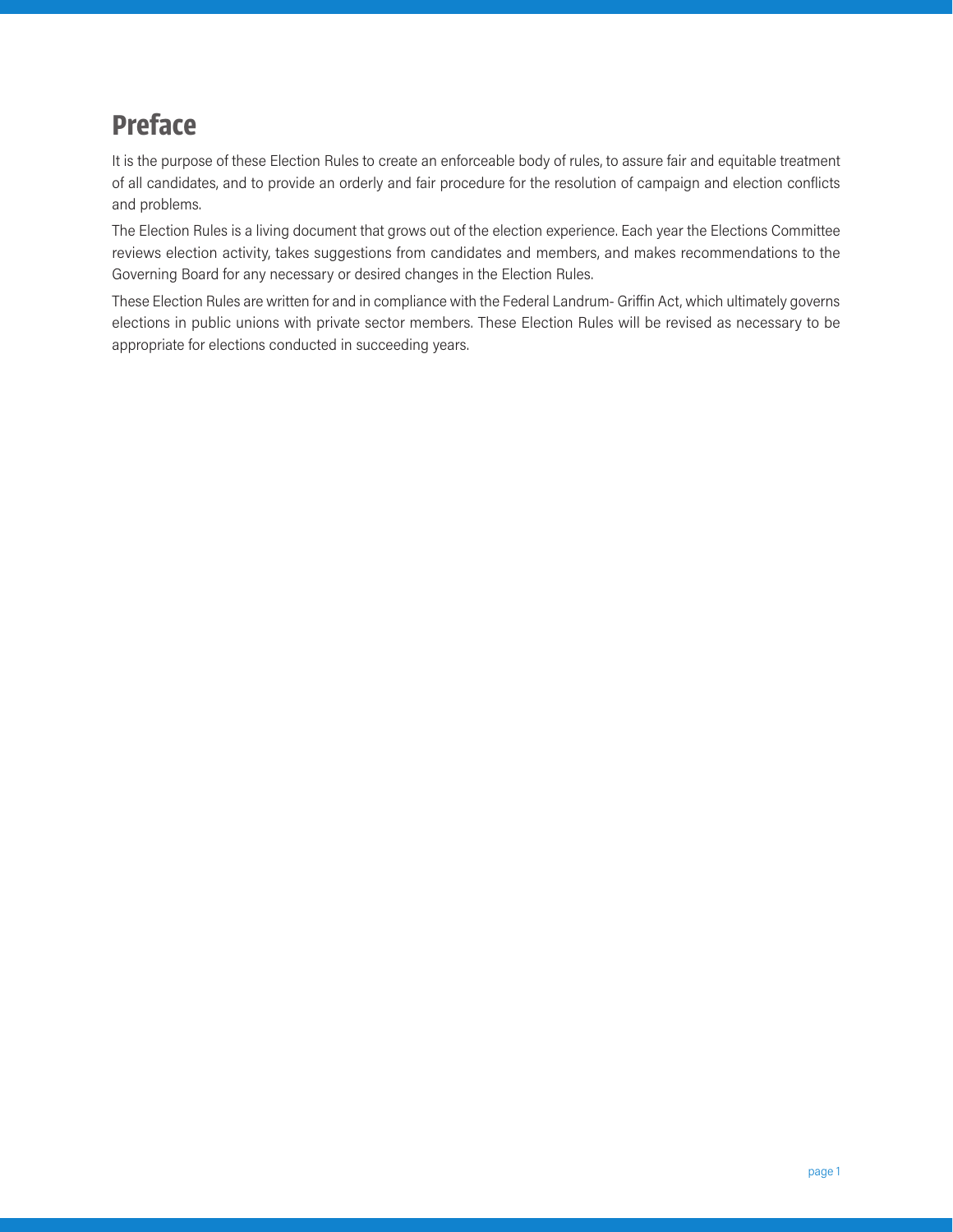# **Education Minnesota Bylaws Article VII, Elections**

# **Section 1. Filing:**

Filing for office for elected positions shall occur as follows:

- Candidates for President, Vice President, Secretary-Treasurer, and NEA Director shall file for office by submitting a filing form to the Education Minnesota Elections Committee no sooner than June 1 and no later than the second Friday in December of the year preceding the election.
- Candidates for other Governing Board positions shall file for office by submitting a filing form to the Education Minnesota Elections Committee no sooner than the first Monday in November and no later than the second Friday in December of the year preceding the election.
- In any given election year, a member may be a candidate for only one of the following positions: President, Vice President, Secretary-Treasurer, NEA Director. In any given election year, a member may not be a candidate for more than one other Governing Board position. In elections called to fill vacancies in one or more of these positions, a member may be a candidate for only one such position.

# **Section 2. Eligible Candidates:**

To be an eligible candidate for the position of Officer, Governing Board-At Large, Governing Board-Election District, NEA Director, or NEA RA State-Credentialed Delegate, an individual must be an active Education Minnesota member at the time of filing and remain an active Education Minnesota member at all times throughout the election process.

## **Section 3. Terms of Office:**

The terms of the NEA Director positions shall be as provided by the NEA. The terms of the three (3) officers and other Governing Board members are three (3) years, beginning on July 1 of the year of the member's election and ending on June 30 three (3) years later.

## **Section 4. Election Cycle:**

Elections shall occur pursuant to the following schedule:

Year 1. Three (3) officers, one (1) Governing Board member from each Election District, and any NEA Director position(s) requiring election this year.

Year 2. Eight (8) at-large Governing Board members, one (1) higher education/ statewide affiliate Governing Board member, two (2) ESP Governing Board members, and any NEA Director position(s) requiring election this year.

Year 3. Any NEA Director position(s) requiring election this year.

## **Section 5. Balloting:**

To be elected, a candidate for an elected position governed by these bylaws must receive a majority of the votes cast for that position. Neither proxies nor absentee voting shall be allowed. Elections shall be by secret ballot.

However, if the number of candidates on any ballot in any race is equal to or less than the number of positions to be filled, the candidate shall be declared elected.

## **Section 6. Run-off Elections:**

In any race where a candidate does not receive a majority vote in the first ballot, the Elections Committee shall conduct a run-off election between or among those candidates who received the most votes. The number of run-off candidates shall be limited to the number of seats to fill plus one. The Elections Committee shall place the run-off candidate names on the ballot in order of a random draw.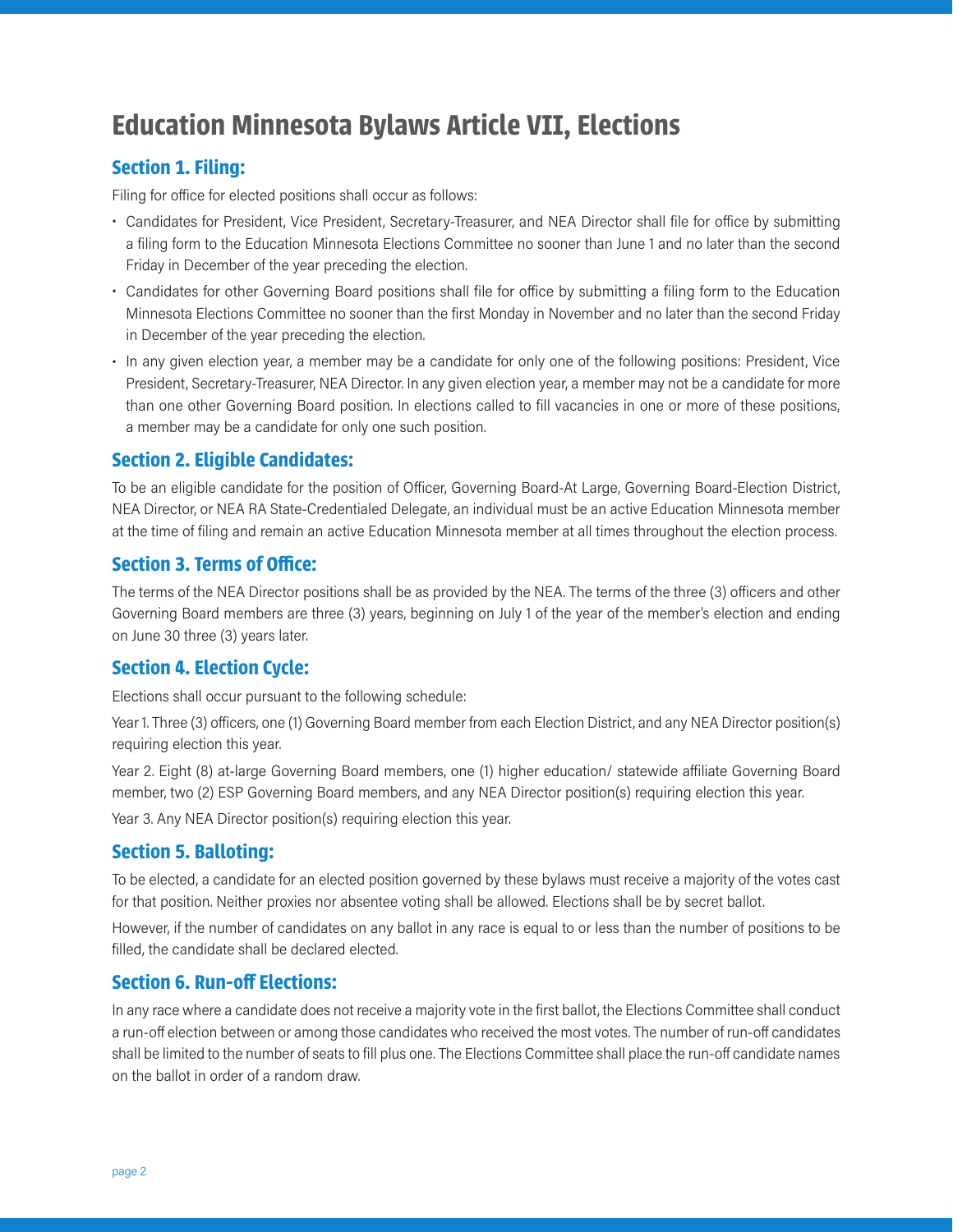# **Section 7. Elected Position Limit:**

A member may hold no more than one elected position governed by these bylaws at any given time. An incumbent elected to another position must resign from his/her incumbent position before or at the time the term of his/her newly elected position begins.

## **Section 8. Vacancies:**

Vacancies on the Governing Board shall be filled as follows:

- The Vice President shall assume the office of President and complete the unexpired term when that office becomes vacant or the President is unable to fulfill those duties.
- Vacancies in the office of Vice President or Secretary-Treasurer shall be filled temporarily by the Governing Board by any method that the Governing Board shall determine, until the next Representative Convention, when an election shall be conducted to complete the unexpired term.
- NEA Directors shall be elected by the Representative Convention as their current terms expire or as vacancies occur.
- Vacancies in any other Governing Board positions elected by the Representative Convention shall be temporarily filled by the Governing Board by any method that the Governing Board shall determine.
- In the case of a vacancy in a Governing Board position elected by an Election District, the Governing Board shall fill the vacancy by any method that the Governing Board shall determine, including by conducting a special election in that Election District to fill the vacancy until the next regularly scheduled Election District election.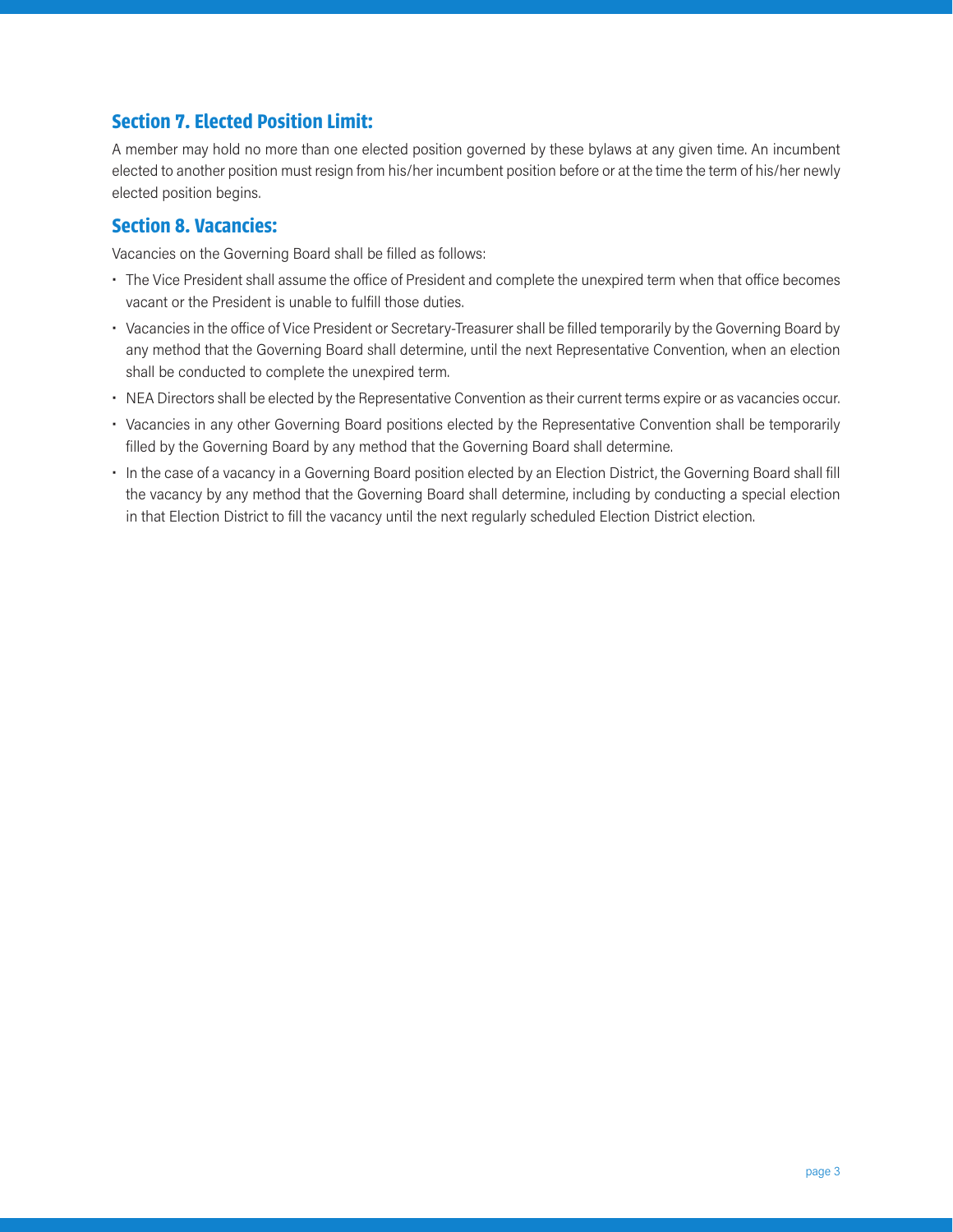# **General Election Rules – All Elections**

- I. Filing
	- *A. Filing for NEA RA State Credentialed positions shall be as follows:*
		- 1. Nominations for NEA RA State Credentialed delegate or NEA RA State Credentialed delegate-Category 2 shall be made by submitting a signed filing form to the Office of the Elections Committee no sooner than the first Monday in November and no later than the second Friday in December.
		- 2. Nominations for NEA RA State Credentialed delegate-Student shall be made by submitting a signed filing form to the Office of the Elections Committee no sooner than the first Monday in November and no later than February 15th.
	- *B. Filing forms will be published in the official Education Minnesota publication and on the Education Minnesota website, and will be available from the Office of the Elections Committee. Filing forms must be received by the closing date specified to be valid.*
- II. Eligible Voters
	- *A. At the Representative Convention:*
		- 1. Only voting delegates who are active members of Education Minnesota shall be eligible to vote on Education Minnesota offices.
		- 2. All voting delegates shall be eligible to vote on the NEA Director position.
		- 3. All positions shall be elected by a majority secret ballot vote.
	- *B. In the Election District:*
		- 1. Active members from each local within each Election District shall be eligible to vote for their Education Minnesota Governing Board position and NEA RA State Credentialed delegate(s).
		- 2. Governing Board members shall be elected by a majority secret ballot. NEA RA State Credentialed delegates shall be elected by a plurality secret ballot vote.
	- *C. By Membership Category:*
		- 1. Only active student members as of February 15 of the election year shall vote in student elections for NEA RA State Credentialed delegates-Student.
		- 2. Only Category 2 members whose NEA Life Only record has been assigned to Minnesota shall vote in Category 2 elections.
		- 3. Each position shall be elected by a plurality of votes.
- III. Voting Procedures
	- *A. At the Representative Convention: Voting delegates who are active members of Education Minnesota as of February 1 of the election year shall receive their ballot by showing their delegate badge and placing their signature on a sign-up sheet in the presence of an election teller.*
	- *B. In the Election District: Active members of Education Minnesota as of February 1 of the election year must accept the official ballot at the polling site by placing their signature on a sign-up sheet in the presence of an election teller; or if ballot distribution is used, a voter must place his or her signature on a sign-up sheet in the presence of an election teller when the ballot is returned. At the discretion of the Education Minnesota Elections Committee and upon approval of the Education Minnesota Governing Board, Election District elections may be conducted through an online election during the designated election date(s) and time(s).*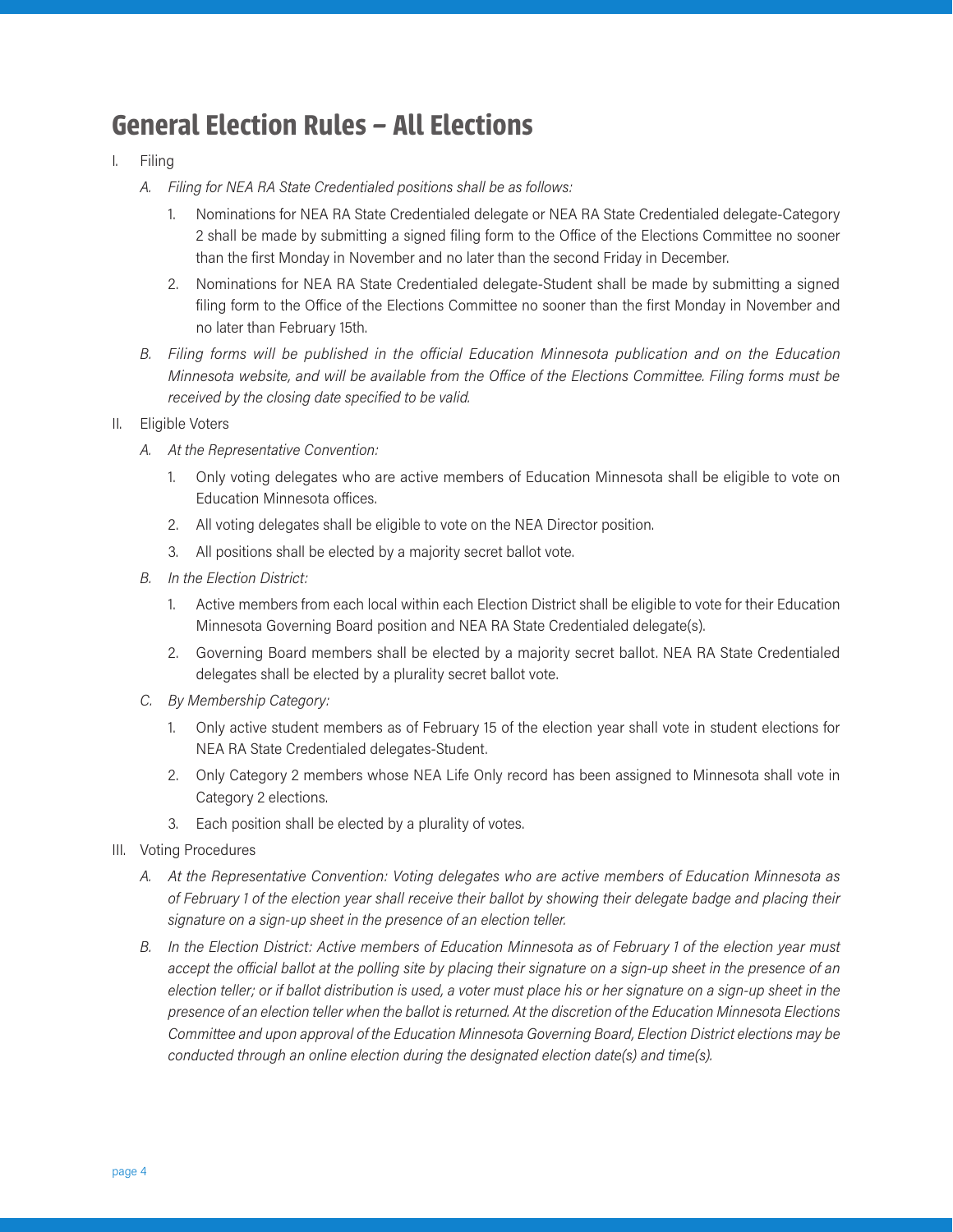- *C. By Membership Category: Eligible voters will be mailed a ballot that must be returned to Education Minnesota by the designated election date. At the discretion of the Education Minnesota Elections Committee and upon approval of the Education Minnesota Governing Board, the student elections for NEA RA State Credentialed delegates-Student may be conducted through an online election, in lieu of a mail ballot, during the designated election date(s) and time(s).*
- IV. Election Procedures **SUPPLEMENTAL RULES REQUIRED See p. 10 and pp. 16–17**
	- *A. Voting periods shall be established as follows:*
		- 1. The Governing Board shall establish a voting period at the Representative Convention that is announced to all members at their last known home address at least fifteen (15) calendar days in advance of the voting. Notice shall contain a listing of offices to be voted on and the date/place of the voting.
		- 2. The Governing Board shall set a 15-day window consisting of five (5) working days in three consecutive weeks as the uniform election dates to be observed throughout the state in Election District elections.
		- 3. The Governing Board shall set the election date(s) for Student and Category 2 elections.
	- *B. All elections conducted at the state or Election District level shall comply with the Federal Landrum-Griffin Act.*
	- *C. Printed ballots will be provided unless an online election is held pursuant to these Rules. Order of the names on the ballot shall be done by random draw conducted by the Elections Committee or its designee. A stateprovided ballot that has been altered in any manner shall be declared invalid.*
	- *D. Official ballots shall make no provision for write-in candidates.*
	- *E. No proxy or slate balloting shall be allowed in any races.*
	- *F. Unless an online election is held pursuant to these Rules, ballots shall be machine counted under the supervision of the Elections Committee. Machine ballot counts shall be the official totals. In any race where an election results in a challenge or a tie vote or a machine count is not possible due to a technological or mechanical failure, the Elections Committee may hand count ballots and these totals shall then be the official totals.*
	- *G. The Elections Committee will review all spoiled ballots to determine their validity.*
	- *H. Candidates are permitted to have as many observers as necessary to observe the voting and the counting of ballots. All observers must be authorized in writing by the candidate. During the vote count, only members of the Elections Committee and authorized observers of the candidates shall be allowed in the room.*
	- *I. A ballot or ballots cast that result in questions arising over eligibility or legality shall be considered "challenged ballots."*
		- 1. If a member's eligibility is questioned prior to voting, the member shall be allowed to cast a secret ballot that is held separately in a sealed envelope marked "Secret Ballot" and placed in a larger outer envelope marked "Challenged Ballot" until eligibility has been resolved.
		- 2. "Secret Ballot(s)" shall not be counted and final results not certified until the issue is resolved. Further, so as to not influence decisions regarding the challenged ballots, the results shall be known only to Elections Committee members and designated staff. In addition, no results shall be released until the challenge has been resolved.
	- *J. Election results will be certified by the Education Minnesota Governing Board or Education Minnesota Representative Convention delegates upon completion of the ballot counting and results presented by the Elections Committee.*
	- *K. All documents relating to all elections conducted by the state shall be retained for one (1) year by the Office of the Elections Committee.*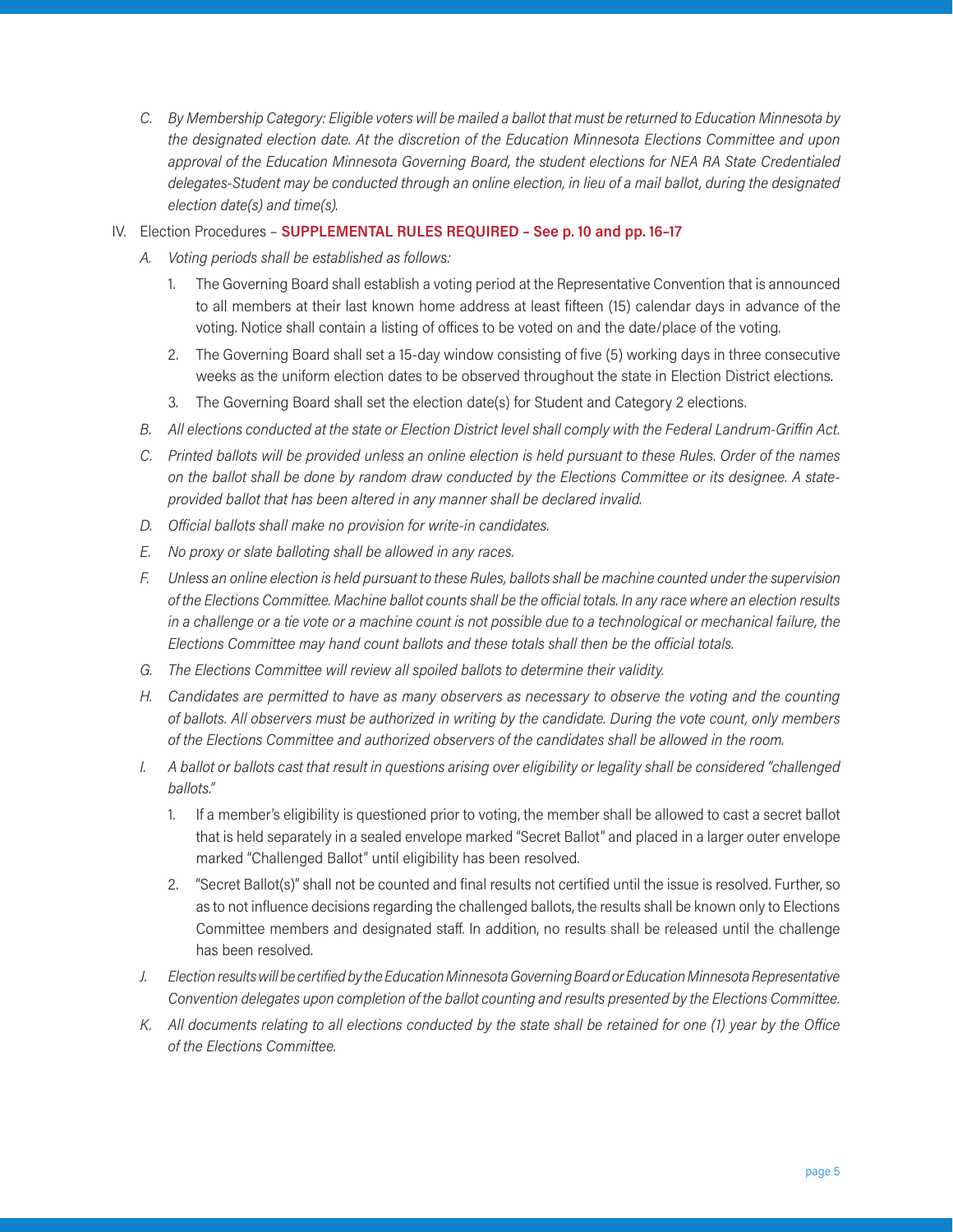- V. Election Procedures Challenges **THERE ARE NO GENERAL RULES. SUPPLEMENTAL RULES REQUIRED See p. 10 and pp. 18–20**
- VI. Campaign Practices **SUPPLEMENTAL RULES REQUIRED See pp. 10–14 and p. 20**
	- *A. No dues money or resources of the local, intermediate organization or statewide affiliate levels or from another organization shall be used to promote the candidacy of any individual on a state-provided ballot. No monies or resources from any outside organization shall be used to promote the candidacy of any person as noted above.*
	- *B. No employer may either directly or indirectly contribute to or promote the candidacy of any individual on a stateprovided ballot.*
	- *C. No governing body of a local, intermediate organization or statewide affiliate of Education Minnesota may officially endorse or promote a candidate. Local or state officials may support or campaign for a candidate but not on union time.*
	- *D. No publication of a governing body of Education Minnesota or of a local, intermediate organization or statewide affiliate of Education Minnesota shall either sell or endorse campaign ads for any elections conducted by the Elections Committee.*
	- *E. At a time designated by the Elections Committee, for in-person events, one piece of campaign material for each individual delegate or member may be placed in the meeting area of the Education Minnesota Representative Convention or in the meeting area of any session convened or sponsored by Education Minnesota. Materials shall only be a single sheet no larger than 8½" X 11". Such prohibition is not intended to apply to any meeting convened under the sponsorship of a local, intermediate unit or statewide affiliate. Such entities may establish rules of their own as long as they provide fair and equal access to all candidates.*
		- 1. All printed campaign materials must bear the identification of the person(s) who prepared the material using, as appropriate either:
			- *a. Prepared and paid for by (candidate) for (position). OR*
			- *b. Prepared and paid for by the Committee to elect (candidate) for (position), (name), Committee Chairperson.*
		- 2. All non-printed campaign materials must identify the person(s) who prepared the material using, as appropriate, either:
			- *a. Prepared and paid for by (candidate) for (position). OR*
			- *b. Prepared and paid for by the Committee to elect (candidate) for (position), (name), Committee Chairperson.*
		- 3. Identification of all non-printed campaign material requires a written description attached thereto or prominently posted at the point of distribution.
	- *F. A candidate must obtain written permission prior to using a member's name or picture in any campaign literature.*
	- *G. No candidate may use the picture or name of current Education Minnesota staff members in any campaign materials. Such prohibition is not intended to apply to the use of pictures or names of current or former Education Minnesota Officers in campaign materials.*
	- *H. No candidate may be invited to address a local, intermediate organization or affiliate meeting unless an invitation is extended to the same meeting to all candidates for the same office.*
	- *I. The use of any school electronic technology (e.g., fax, voice mail, email, district/school networking sites, etc.) shall not be allowed. For example, the use of school technology, school-provided technology or school-compensated technology to send or to receive campaign materials is unlawful and shall not be allowed.*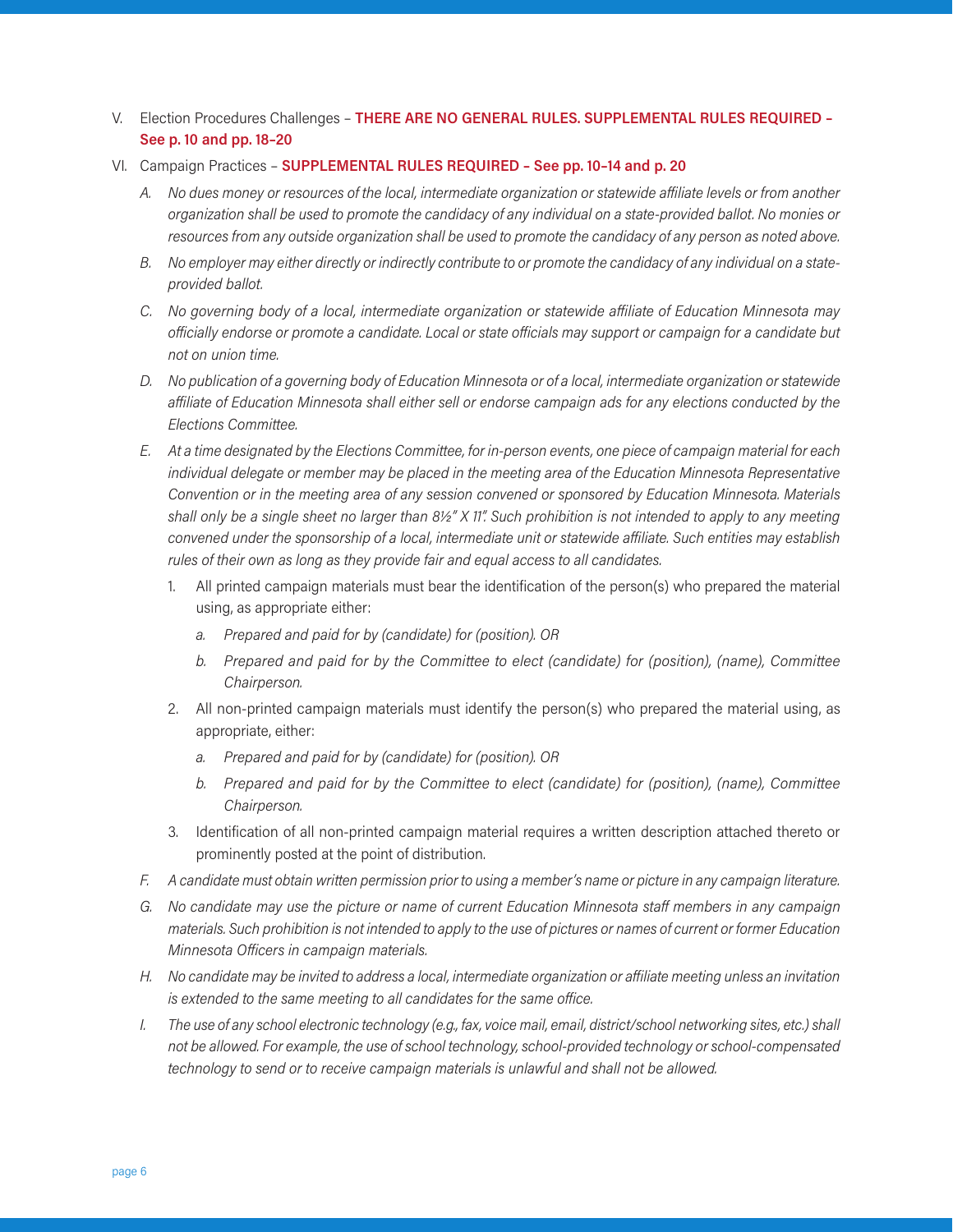- *J. At any meeting or event convened or sponsored by Education Minnesota, where display space has been approved by the Elections Committee, each candidate will be provided uniform space for his or her campaign displays and/or materials. The amount of space will be indicated to candidates prior to the event. When possible, each candidate will be provided a table and chairs for the space. All campaign displays/materials must be contained within the provided space.*
- VII. Campaign Practice Challenges **THERE ARE NO GENERAL RULES. SUPPLEMENTAL RULES REQUIRED See pp. 14–15 and p. 21**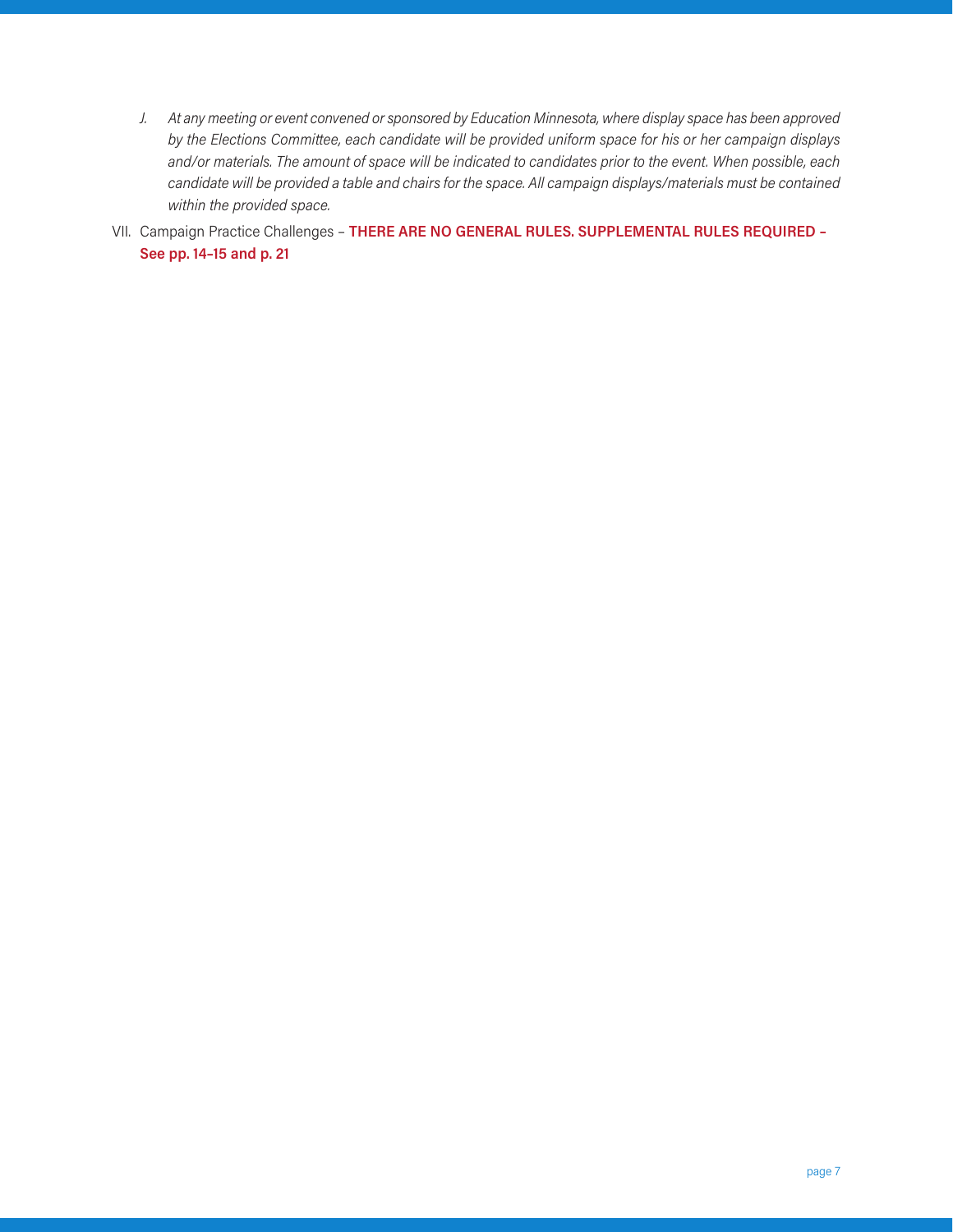# **Required Supplemental Rules – Representative Convention Elections: Officer, Governing Board-At Large and NEA Director**

#### IV. Election Procedures, continued – **See General Rules, pp. 6–7**

*L. The Representative Convention delegates shall certify the results. Following the certification action, the Education Minnesota official publication shall publish the results. The results, which will account for all ballots cast in the election, will be published on the official Education Minnesota website.*

#### V. Election Procedures Challenges – **THERE ARE NO GENERAL RULES.**

- *A. Any member qualified to vote may challenge the election procedure employed by the Elections Committee. The voting delegates to the Representative Convention are empowered to process said challenge.*
- *B. All challenges must be filed in writing with the Office of the Elections Committee. All challenges must be filed prior to the time the Elections Committee announces the results of the voting.*
- *C. The written challenge must identify the specific election procedures, rule or rules violated. No other basis for challenge shall be recognized as a valid challenge within the purview of these rules.*
- *D. Every challenge shall clearly and concisely state the remedy to correct the alleged irregularity.*
- *E. The voting delegates of the Representative Convention may on their own initiative determine that the challenge is groundless and shall issue such decision. Alternatively, the voting delegates receiving such challenge may determine that one or more alleged violations have occurred, in which case an immediate correction of the irregularity and/or re-balloting shall occur. In the event of intervention, the voting delegates of the Education Minnesota Representative Convention shall be the final authority as to the ultimate disposition of the challenge.*
- VI. Campaign Practices, continued **See General Rules, pp. 7–9**
	- *K. Active campaigning for the position sought shall not begin before submitting a signed filing form to the Office of the Elections Committee. Campaigning shall cease at the start of balloting at the Representative Convention. "Active campaigning" does not include candidate search, formation of a campaign committee, or fundraising activities.*
	- *L. Education Minnesota will honor all reasonable requests to distribute campaign literature.*
	- *M. Assistance to Officer candidates shall be provided after the filing period has closed, except as noted in number three below: At no cost, an officer candidate shall be provided:*
		- 1. One set of mailing labels of local presidents and statewide affiliate campus presidents.
		- 2. The names, addresses, and personal phone numbers of local presidents and statewide affiliate campus presidents in an electronic format.
		- 3. Candidates who have filed for office shall be provided space at the following Education Minnesota events when held in person: Summer Seminar, Minnesota Educator Academy, Collective Bargaining and Organizing Conference, and the Representative Convention. The Elections Committee may, but is not required to, approve other Education Minnesota-sponsored events for campaign space if a candidate requests such an event for consideration.
		- 4. One set of mailing labels of Representative Convention delegates and alternates. Upon request additional labels will be provided.
		- 5. The names, addresses, and personal phone numbers of Representative Convention delegates and alternates in an electronic format.
		- 6. The names, addresses, and personal phone numbers of late registrant delegates and alternates to the Representative Convention in an electronic format the Friday prior to the Representative Convention.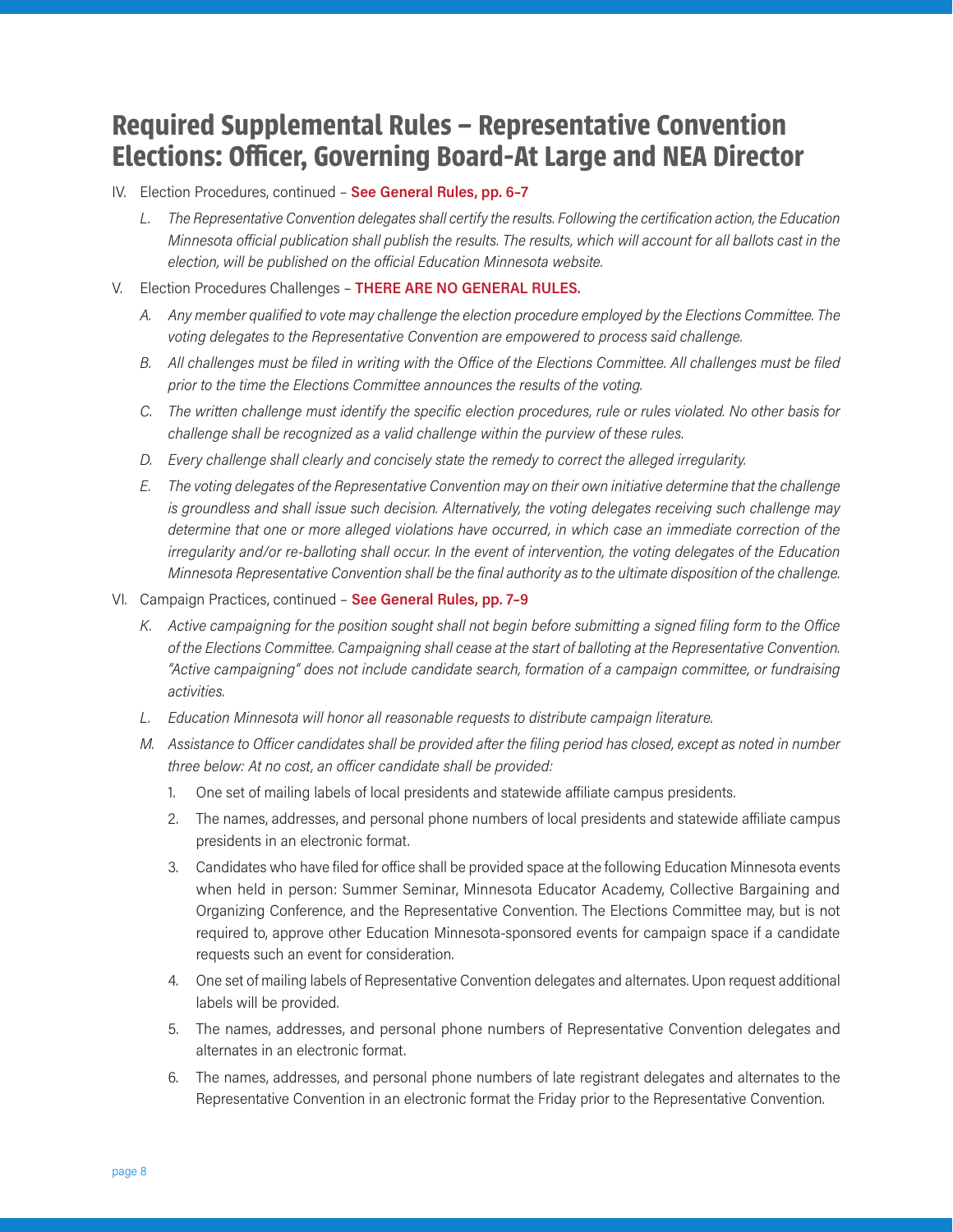- 7. Inclusion in a listing of candidates in the Education Minnesota official publication and on the Education Minnesota website prior to the convening of the Convention. Such listing shall include a picture and/ or 500-character statement consistent with Education Minnesota communications guidelines. (Addendum A, p. 22)
- 8. Inclusion in a Voter Guide made available to delegates. Candidates may include a picture and/or a 500-character statement consistent with Education Minnesota communications guidelines. (Addendum A, p. 22)
- 9. Speaking time of five (5) minutes for candidates running for the position of President and three (3) minutes for candidates running for the positions of Vice President and Secretary Treasurer at the Representative Convention, the time and format to be determined by the Governing Board. Candidates may use the audio-visual equipment that is provided at the Convention subject to the rules provided by the Elections Committee.
- 10. In the event of a run-off, each candidate will be allowed an additional two (2) minutes of speaking time.
- 11. Space and designated time for each candidate to greet and talk with delegates prior to voting at an in-person Representative Convention.
- 12. Candidates and/or individuals may not post or hand out any materials except in the area/time designated to greet and talk with delegates except as provided in the General Election Rules, Article VI, "Campaign Practices," paragraphs E and K.
- 13. Space on the Education Minnesota website for a candidate's webpage consistent with the Education Minnesota communications guidelines. (Addendum B, p. 23)
- *N. Assistance to Governing Board-At Large candidates shall be provided after the filing period has closed:*
	- 1. Upon request to the Elections Committee, mailing labels of local presidents and statewide affiliate campus presidents.
	- 2. The names, addresses, and personal phone numbers of local presidents and statewide affiliate campus presidents in an electronic format.
	- 3. Upon request to the Elections Committee, mailing labels of Representative Convention delegates and alternates will be provided.
	- 4. The names, addresses, and personal phone numbers of Representative Convention delegates and alternates in an electronic format.
	- 5. The names, addresses, and personal phone numbers of late registrant delegates and alternates to the Representative Convention in an electronic format the Friday prior to the Representative Convention.
	- 6. Inclusion in a listing of candidates in the Education Minnesota official publication and on the Education Minnesota website prior to the convening of the Convention. Such listing shall include a picture and/ or 300-character statement consistent with Education Minnesota communications guidelines. (Addendum A, p. 22)
	- 7. Inclusion in a Voter Guide made available to delegates. Candidates may include a picture and/or a 300-character statement consistent with Education Minnesota communications guidelines. (Addendum A, p. 22)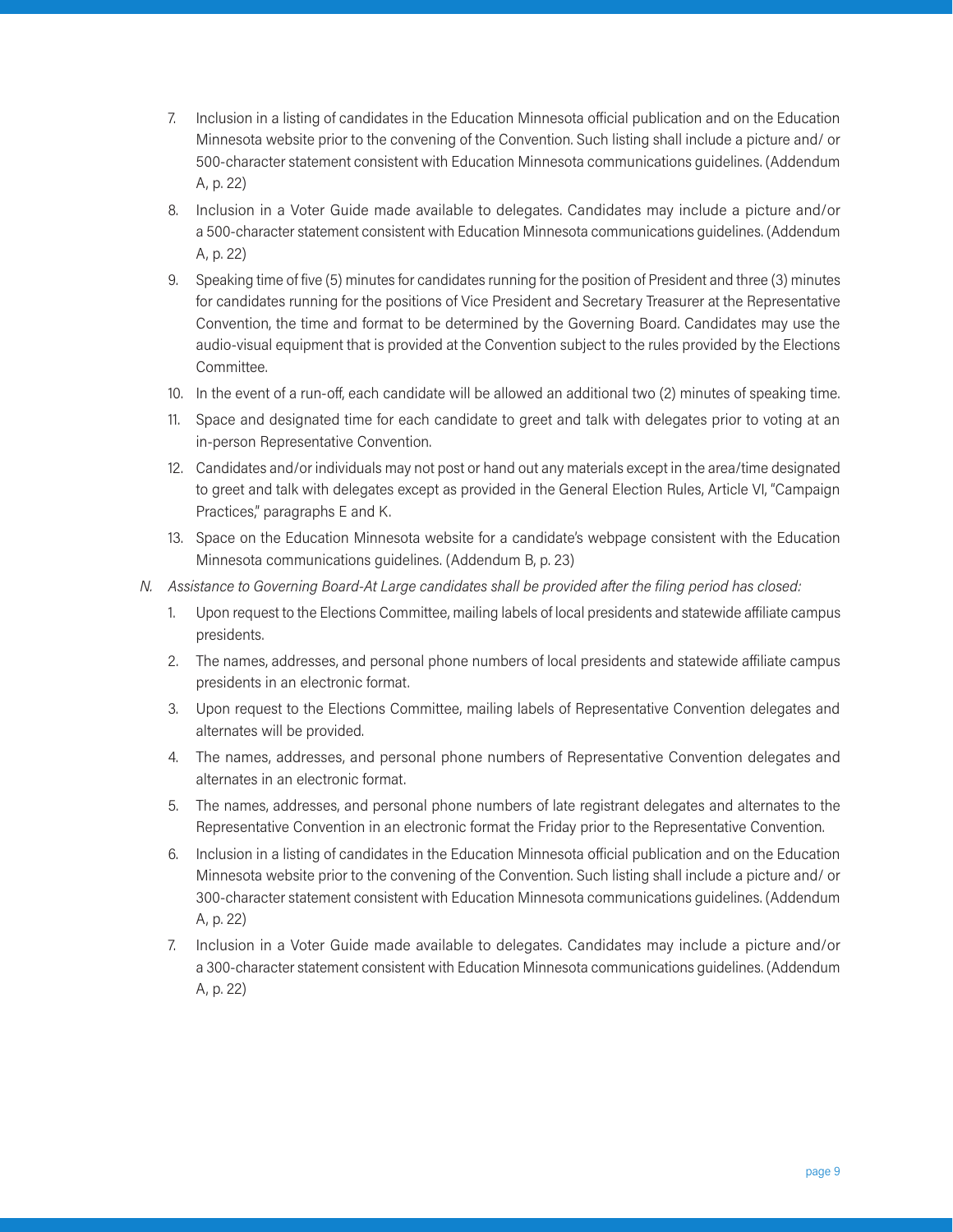- 8. Speaking time of 90 seconds at the Representative Convention, the time and format to be determined by the Governing Board.
- 9. Space and designated time shall be granted to each candidate at an in-person Representative Convention to greet and talk with delegates prior to voting.
- 10. Candidates and/or individuals may not post or hand out any materials except in the area/time designated to greet and talk with delegates except as provided in the General Election Rules, Article VI, "Campaign Practices," paragraphs E and K.
- *O. Assistance to NEA Director candidates shall be provided after the filing period has closed, except as noted in number three below:*
	- 1. Upon request to the Elections Committee, mailing labels of local presidents and statewide affiliate campus presidents.
	- 2. The names, addresses, and personal phone numbers of local presidents and statewide affiliate campus presidents in an electronic format.
	- 3. Candidates who have filed for office shall be provided space at the following Education Minnesota events when held in person: Summer Seminar, Minnesota Educator Academy, Collective Bargaining and Organizing Conference, and the Representative Convention. The Elections Committee may, but is not required to, approve other Education Minnesota-sponsored events for campaign space if a candidate requests such an event for consideration.
	- 4. Upon request to the Elections Committee, mailing labels of Representative Convention delegates and alternates.
	- 5. The names, addresses, and personal phone numbers of Representative Convention delegates and alternates in an electronic format.
	- 6. The names, addresses, and personal phone numbers of late registrant delegates and alternates to the Representative Convention in an electronic format the Friday prior to the Representative Convention.
	- 7. Inclusion in a listing of candidates in the Education Minnesota official publication and on the Education Minnesota website prior to the convening of the Convention. Such listing shall include a picture and/ or 300-character statement consistent with Education Minnesota communications guidelines. (Addendum A, p. 22)
	- 8. Inclusion in a Voter Guide made available to the delegates. Candidates may include a picture and/or a 300-character statement consistent with Education Minnesota communications guidelines. (Addendum A, p. 22)
	- 9. Speaking time of two (2) minutes at the Representative Convention, the time and format to be determined by the Governing Board.
	- 10. Space and designated time shall be granted to each candidate at an in-person Representative Convention to greet and talk with delegates prior to voting.
	- 11. Space on the Education Minnesota website for a candidate's webpage consistent with the Education Minnesota communications guidelines. (Addendum B, p. 23) Candidates and/or individuals may not post or hand out any materials except in the area/time designated to greet and talk with delegates except as provided in the General Election Rules, Article VI, "Campaign Practices," paragraphs E and K.
	- 12. Space on the Education Minnesota website for a candidate's webpage consistent with the Education Minnesota communications guidelines. (Addendum B p. 23)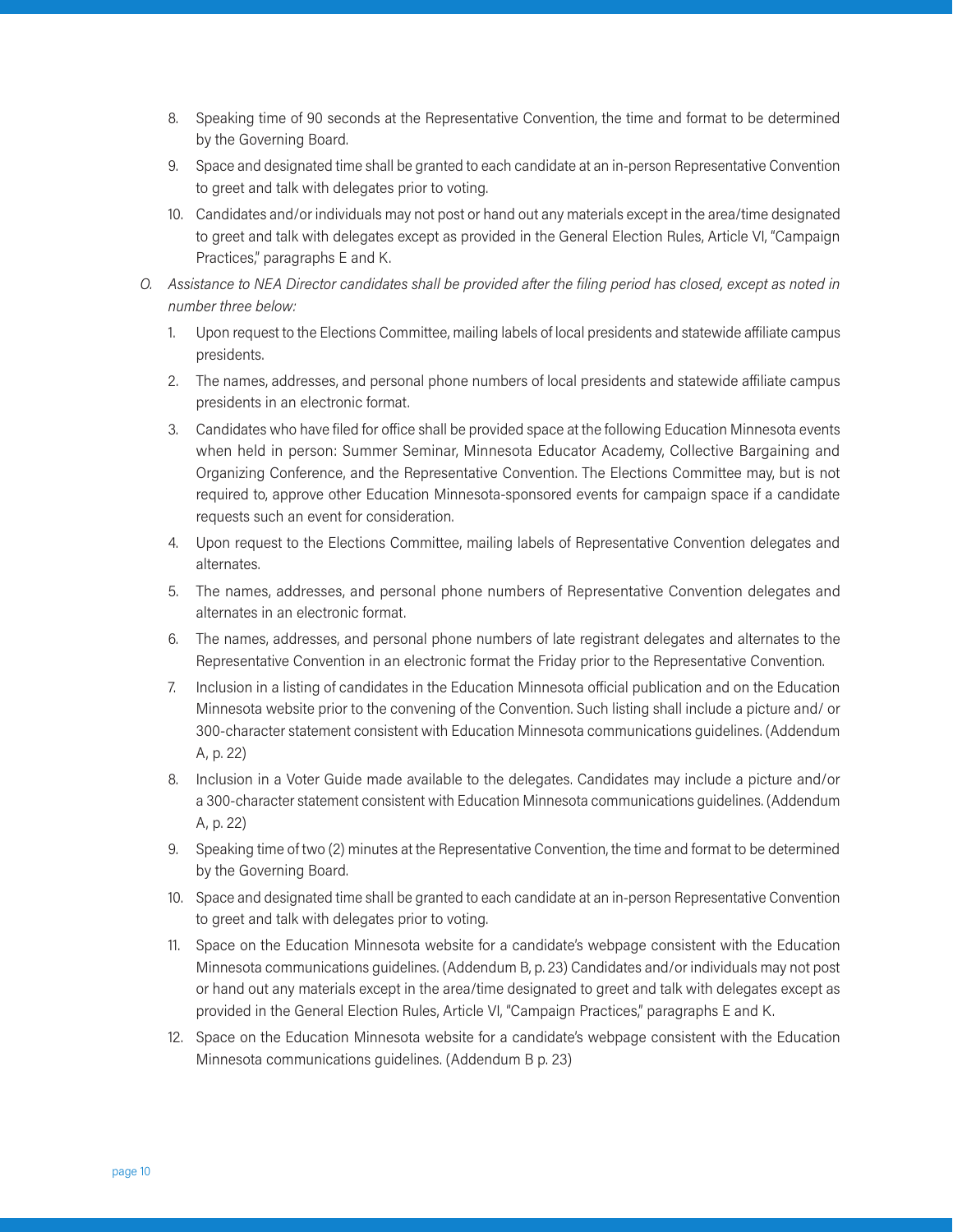- VII. Campaign Practice Challenges **THERE ARE NO GENERAL RULES**
	- *A. Prior to the Representative Convention:*
		- 1. Any challenge alleging a violation of the campaign practices shall be filed in writing with the Office of the Elections Committee Chairperson. A challenge filed prior to the convening of the Representative Convention shall be investigated by the Elections Committee. Challenges to campaign practices occurring prior to the convening of the Representative Convention must be filed prior to the convening of the Convention.
		- 2. Pursuant to its authority, the Elections Committee shall meet and review every challenge to determine whether one of its rules has been violated.
		- 3. Should the Elections Committee find that a candidate is in violation of campaign practices, the Elections Committee may recommend to the Governing Board disciplinary action, which may include, but not be limited to, disqualification of the candidate.
		- 4. A candidate may appeal the decision of the Elections Committee regarding campaign practices occurring prior to the Representative Convention.
			- *a. Any appeal must be taken within 48 hours of notice of the decision by filing a Notice of Appeal with the Executive Committee of the Governing Board.*
			- *b. The Notice of Appeal must state with particularity the portion of the decision deemed to be incorrect and must contain evidence illustrating the basis for the appeal.*
			- *c. Upon receipt, the Executive Committee shall meet and review the facts of the appeal. The Executive Committee shall have authority to uphold or to reverse the decision.*
			- *d. Upon decision of the Executive Committee, there shall be no further right of appeal.*
	- *B. At the Representative Convention:*
		- 1. Any challenge alleging a violation of the campaign practices at the Representative Convention shall be filed in writing with the Office of the Elections Committee. A challenge must be filed no later than the completion of balloting. Challenges filed during the Representative Convention shall be investigated by the Elections Committee and reported to the Representative Convention delegates for resolution. The Representative Convention delegates shall be the final authority as to the disposition of the challenge.
		- 2. Pursuant to its authority, the Elections Committee shall meet and review every challenge to determine:
			- *a. Whether one of its rules has been violated, and*
			- *b. Whether such violation could have caused a different result.*
		- 3. Should the Elections Committee find that a candidate is in violation of campaign practices, the Representative Convention may initiate disciplinary action which may include, but not be limited to, withdrawal of/billing for assistance, and/or disqualification of the candidate.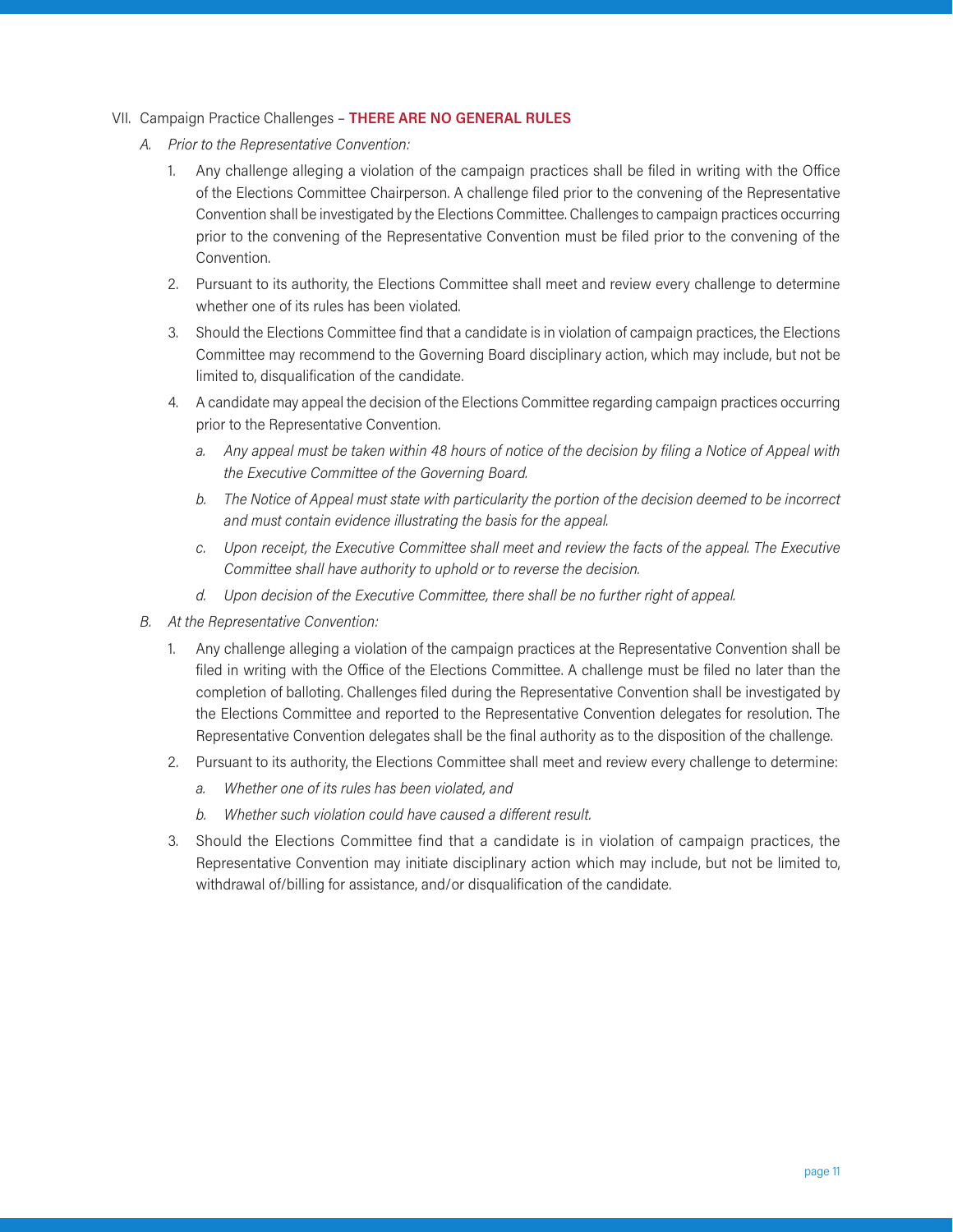# **Required Supplemental Rules – Election District Elections: Governing Board-Election District and NEA RA State Credentialed Delegate**

#### IV. Election Procedures, continued – **See General Rules, pp. 6–7**

- *L. Elections for Governing Board-Election District and NEA RA State Credentialed Delegates may be held by paper ballot or through an online election.*
- *M. The supplemental election procedures for paper balloting shall be as follows:*
	- 1. Should school be closed due to an emergency (snow, etc.) on the designated election dates, said election must occur as soon as possible and ballots must be received by the Office of the Elections Committee in the provided pre-addressed return envelope before 4:30 p.m. of the Wednesday of the week following the last designated date in the 15-day window. The local Election Chairperson should notify the Office of the Elections Committee of the emergency closing and the actual date that the election will be conducted.
	- 2. Balloting can be conducted between the hours of 6:30 a.m. and 8:00 p.m. on the local's designated election date(s). Each local is free to establish its own balloting procedures, but in no event shall the polls be open less than one (1) hour. Each local is free to establish its own election day(s) within the 15-day window.
	- 3. Polling/return sites shall be established by each local. The local may choose to have a central polling place for the entire district or a polling/ return site in each building in the district, etc.
	- 4. A candidate shall be entitled to have an observer present in each balloting site.
	- 5. Ballots shall be returned to the Education Minnesota office in St. Paul and must be received before 4:30 p.m. Wednesday of the week following the last designated date in the 15-day window. Locals wishing to hand deliver ballots may do so by bringing them to the Education Minnesota office in St. Paul before 4:30 p.m. Wednesday of the week following the last designated date in the 15-day window.
	- 6. The Local President or a designee of his or her choice shall be the local's Election Chairperson with responsibility to oversee all election procedures including:
		- *a. Receipt of the balloting materials.*
		- *b. Establishment of polling sites and hours and proper announcement of same to the local members.*
		- *c. Appointment of election tellers.*
		- *d. Providing a ballot box for deposit of the secret ballots.*
		- *e. Removing all campaign materials from the polling sites before and during balloting.*
		- *f. Returning all the sign-up sheets and ballots in a provided pre- addressed certification envelope that has been signed by the local Election Chairperson or an officer. All materials noted above must be returned to the Education Minnesota office on Sherburne Avenue and must be received before 4:30 p.m. Wednesday of the week following the last designated date in the 15-day window. In the event there is a challenge, the ballots could be declared invalid if all materials are not returned.*
		- *g. Processing and investigating of any challenge of the election procedures that originated in the local.*
	- 7. The Local President/Election Chairperson shall appoint Election Tellers who have responsibility for monitoring all election procedures established in these Rules including:
		- *a. Requiring identified active members to place their signatures on a sign-up sheet acknowledging receipt/return of the official ballot.*
		- *b. Returning the ballots and sign-up sheets to the local Election Chairperson when polling is concluded.*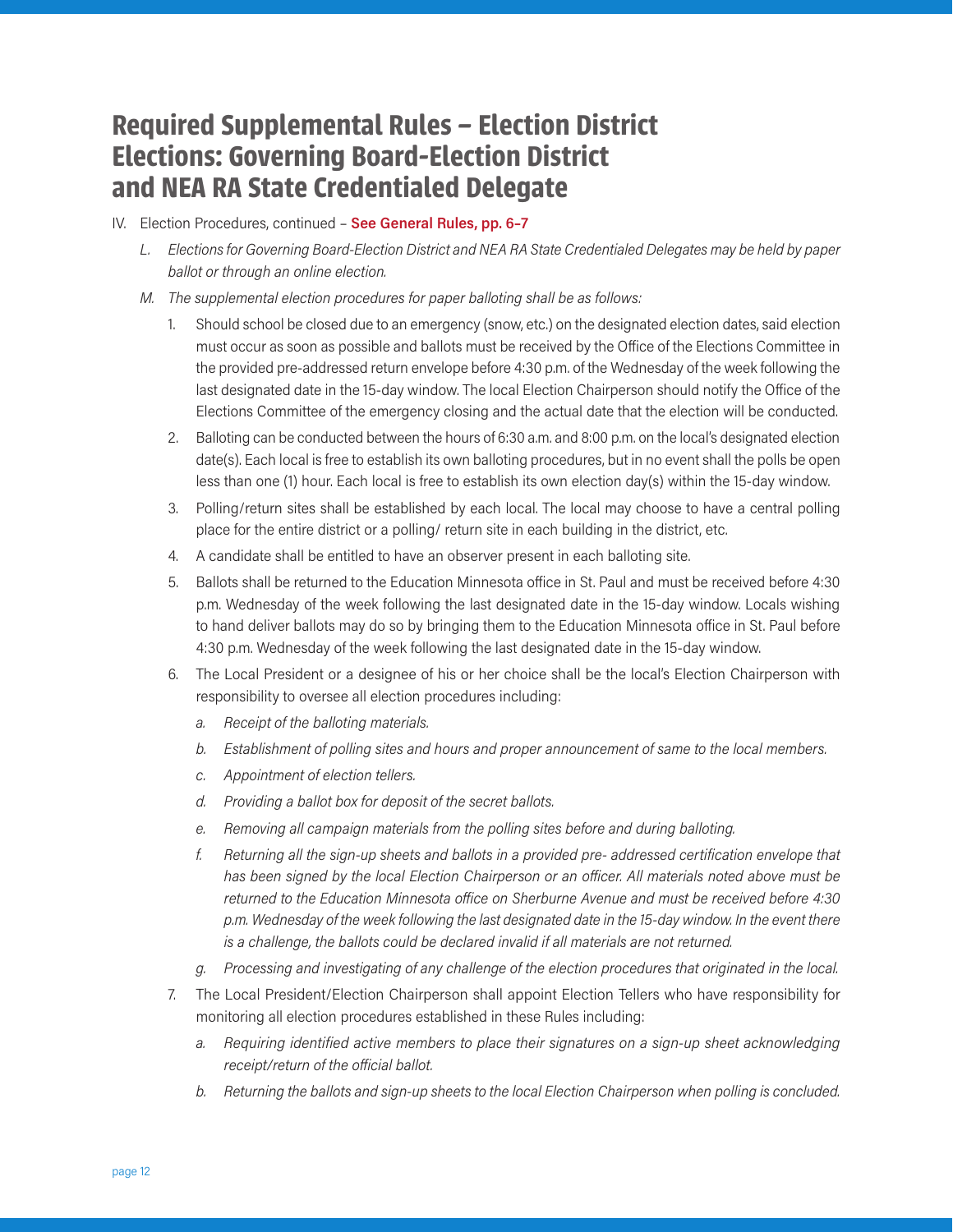- *N. The supplemental election procedures for an online election shall be as follows:*
	- 1. The Elections Committee will establish the days for the online election within the 15-day window set by the Governing Board.
	- 2. The Elections Committee shall oversee all online election procedures including:
		- *a. Establishment of online election system and proper announcement of same to the local members.*
		- *b. Processing and investigating of any challenge of the election procedures.*
- *O. The Office of the Elections Committee will notify all candidates of the electronic results being recommended to the Governing Board/Executive Committee for official certification. Candidates will have ten (10) days from the date the notification is mailed to file a challenge with the Governing Board/Executive Committee. There is no further right of challenge or appeal once official certification of the results has been completed by the Governing Board/Executive Committee.*
- *P. The supplemental election procedures for mail ballot elections shall be as follows:*
	- 1. Education Minnesota will use the process outlined in the LMRDA requirements for mail ballot elections.
		- *a. Voting will be conducted by secret ballot. Each eligible voter will receive via US mail a voting packet that will contain a ballot, voting instructions, one blank secret ballot envelope, and one addressed, postage-paid envelope.*
		- *b. Write-in votes will not be accepted.*
		- *c. A complete schedule for the mail ballot process will be provided to the membership at least four weeks before ballots must be returned.*
		- *d. Membership lists will be updated before the ballots are mailed. Candidates have the right to inspect the membership list once in the thirty days prior to the election.*
	- 2. Post office boxes
		- *a. A special restricted-access post office box will be obtained by election officials, to be used solely for the receipt and storage of voted ballots. Postal officials will release ballots only to authorized union election officials and only at a specified time.*
		- *b. A second restricted-access post office box will be obtained for ballot packages returned undelivered. This post office box will serve as the return address on the ballot package mailed to members.*
		- *c. Election officials will notify candidates of the date, time, and place for the preparation and mailing of ballot packages; information about any ballot package remailing; the date, time, and place of the ballot pickup at the post office and tally; and their right to have observers at each of these activities. The notice will be given at least two weeks before ballots are scheduled to be printed.*
	- 3. Ballot counting
		- *a. The Elections Committee shall determine mail ballot election timelines, including when ballots must be received and when they will be counted.*
		- *b. Candidates have the right to observe or have observers present when ballots are counted.*
		- *c. Each candidate (or observer(s)) may be present for the ballot opening and counting. Observation of the ballot count(s) may be accomplished via a video conferencing platform.*
		- *d. Challenged ballots will be processed in accordance with the LMRDA requirements.*
		- *e. Election protests will be processed in accordance with the LMRDA requirements.*
		- *f. Candidates will be notified by email of the unofficial election results the same day the ballots are counted. All election results will be submitted to the Education Minnesota Governing Board for certification.*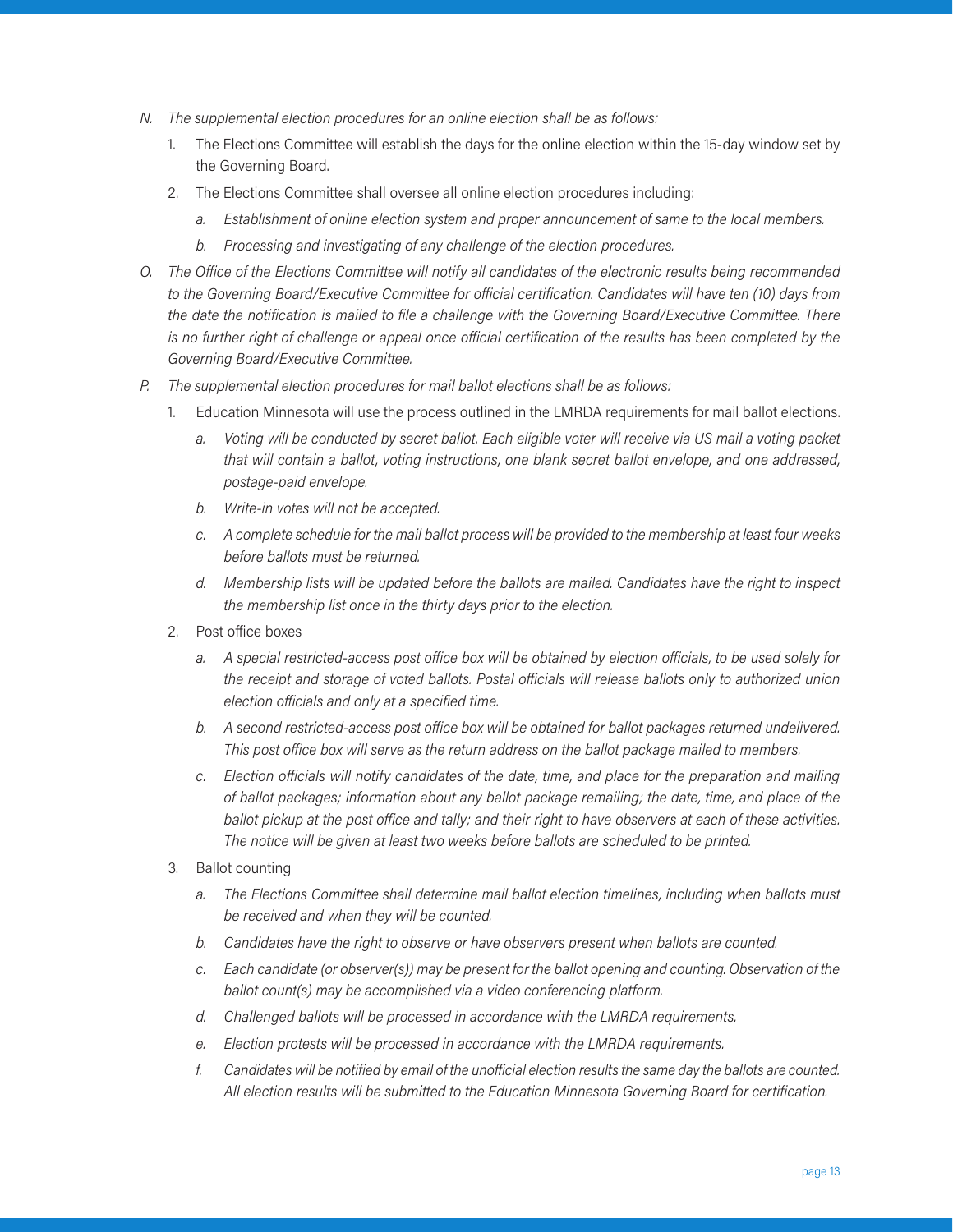#### V. Election Procedures Challenges – **THERE ARE NO GENERAL RULES.**

- *A. LOCAL-LEVEL CHALLENGE*
	- 1. Any member qualified to vote may challenge the election procedure employed by the local. The local's governing body, operating on behalf of its members, is empowered to process said challenge.
	- 2. All challenges must be in writing and filed with the President of the local, except where the challenger is the local President, in which case the challenge shall be filed with any non-challenging officer of the local. If any officer of the local is involved in the challenge, the challenge shall be submitted to the Office of the Elections Committee.
	- 3. The written challenge must specify the specific Election Procedures rule or rules violated. No other basis for challenge need be recognized by the local as a valid challenge within the purview of these rules.
	- 4. The challenge shall be filed within 24 hours of the time of closing of the local polls on the election dates. In no event shall the local recognize under these rules a challenge that has not been filed within that time period. Every challenge shall contain a clear concise statement as to the remedy the challenger would prefer the local to apply to correct the alleged irregularity in following the Election Rules.
	- 5. The local may on its own initiative determine that the challenge is groundless and shall issue such decision with its reasons stated within 24 hours of receipt of the challenge.
	- 6. Alternatively, the local receiving such challenge may determine that one or more alleged violations have occurred, in which case such local shall have the opportunity to correct the procedure if possible before the election. If affected after the election, the Office of the Elections Committee shall be notified within 24 hours of the conclusion of balloting.
	- 7. Any challenger not satisfied with the local's disposition of the challenge shall have the right to appeal the same challenge in writing with the Office of the Elections Committee within 48 hours of being notified of such disposition by the local.
	- 8. Every such appeal shall include a concise statement indicating how the results could have been different if it were not for the alleged violation, but failure to do so shall not in and of itself invalidate the appeal.
	- 9. The challenger shall notify the local at the same time the appeal is filed with the Office of the Elections Committee.
	- 10. Pursuant to its authority, the Elections Committee shall meet and review every challenge appealed to that level including the response of the local to determine:
		- *a. Whether one of its rules has been violated, or*
		- *b. Whether such violation caused a different result, or*
		- *c. Whether or not a new election could theoretically bring about a different result than would otherwise be the case if the election were allowed to stand.*
	- 11. The Elections Committee may dismiss a challenge that does not conform to these rules.
	- 12. The Elections Committee may, at its own initiative, require the challenger and the local challenged to submit additional information or testify at a hearing before the Elections Committee solely for the purpose of determining whether the challenge has foundation sufficient to warrant further inquiry and disposition by the Committee. The decision of the Committee shall be final, except that the Governing Board may on its own motion issue a decision in lieu of an Elections Committee decision.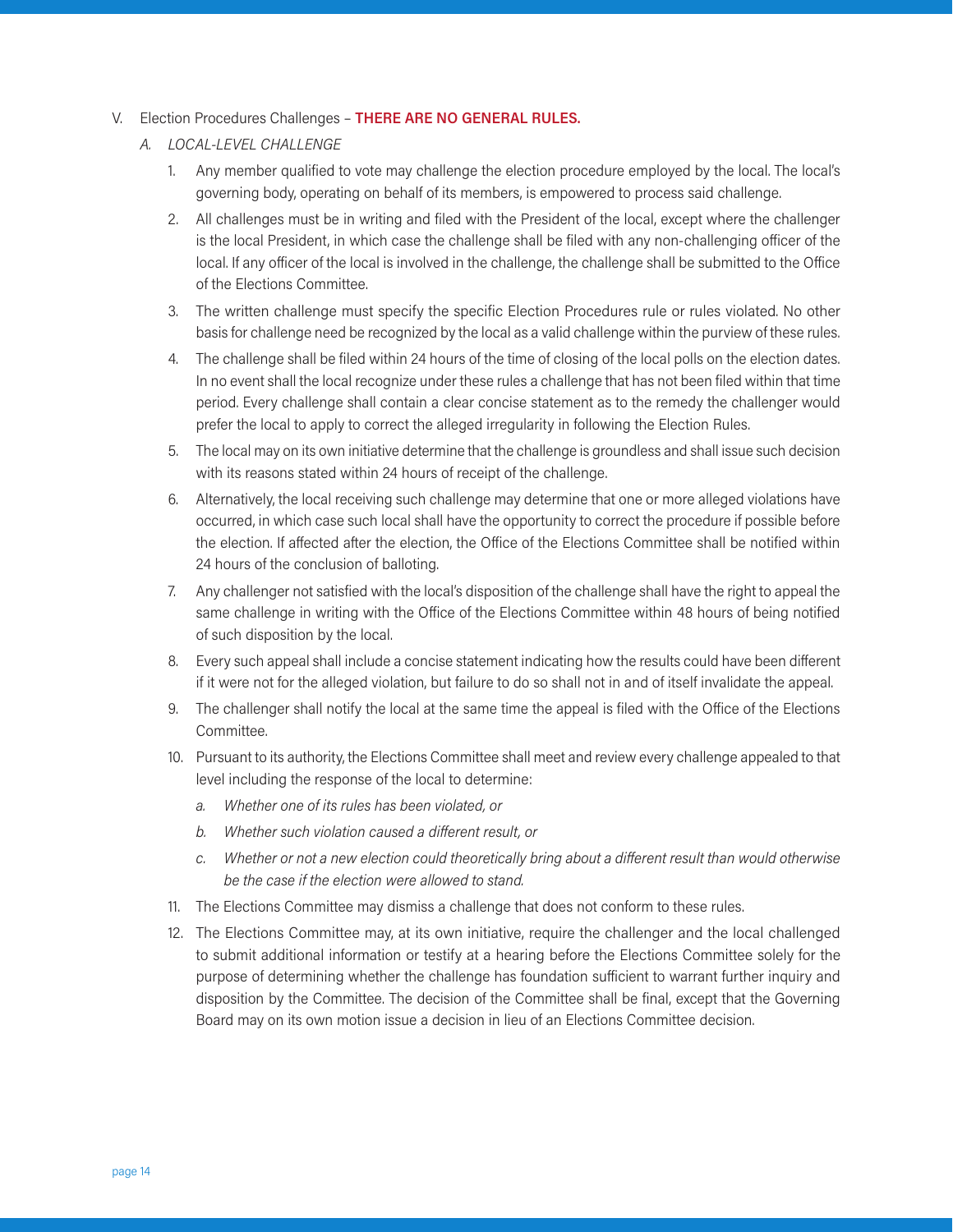- 13. Prior to the issuance of any decision, the Elections Committee shall notify the President of Education Minnesota as to the nature of the challenge and the intended disposition. The President may cause the Governing Board to intervene, if the President determines that intervention is justified. In the event the President is involved in the challenge, the Office of the Election Committee shall notify the Executive Director, who shall refer the matter to the Governing Board.
- 14. In the event of intervention, the Governing Board shall be the final authority as to the ultimate disposition of the challenge.
- *B. STATE-LEVEL CHALLENGE*
	- 1. Any member qualified to vote or any authorized observer may challenge the election procedures used or the rulings of the state Elections Committee.
	- 2. All challenges must be filed in writing with the Governing Board within forty-eight (48) hours of actual notice of the matter challenged.
	- 3. The challenge must specifically identify the violation alleged and contain a clear and concise statement identifying the remedy desired.
	- 4. The challenger shall concurrently notify the Office of the Elections Committee of the challenge filed by filing an identical statement with it.
	- 5. The Governing Board shall meet and review every challenge raised by a member or an observer and shall respond to the challenger indicating:
		- *a. Whether one of its rules has been violated, or*
		- *b. Whether such violation caused a different result, or*
		- *c. Whether or not a new election could theoretically bring about a different result than would otherwise be the case if the election were allowed to stand.*
	- 6. The Governing Board may in its discretion dismiss a challenge that does not conform to its rules or may decide to investigate more fully using a subcommittee of its members or other identified investigators.
	- 7. The Governing Board may, at its own initiative, require the challenger and the Elections Committee challenged to submit additional information or testify at a hearing before the Governing Board solely for the purpose of determining whether the challenge has foundation sufficient to warrant further inquiry and disposition by the Board.
	- 8. In the event of intervention, the Governing Board shall be the final authority as to the ultimate disposition of the challenge.
- VI. Campaign Practices, continued **See General Rules, pp. 7–9**
	- *L. Active campaigning shall not begin before submitting a signed filing form to the Office of the Elections Committee. Campaigning shall cease by* midnight on the Friday preceding the opening of the 15-day window. "Active campaigning" does not include candidate search, formation of a campaign committee, or fundraising activities.
	- *M. Assistance to Candidates: Candidates shall be provided, at no cost to the candidates, the following:*
		- 1. Upon request to the Elections Committee, one set of mailing labels of local Presidents and statewide Affiliate Campus Presidents within their Election District.
		- 2. Upon request to the Elections Committee, the names, addresses, and personal phone numbers of local Presidents and statewide Affiliate Campus Presidents within their Election District in an electronic format.
		- 3. The opportunity to include a picture and/or a 300-character statement in the Education Minnesota official publication and/or on the Education Minnesota website consistent with the Education Minnesota communications guidelines. (Addendum A, p. 22)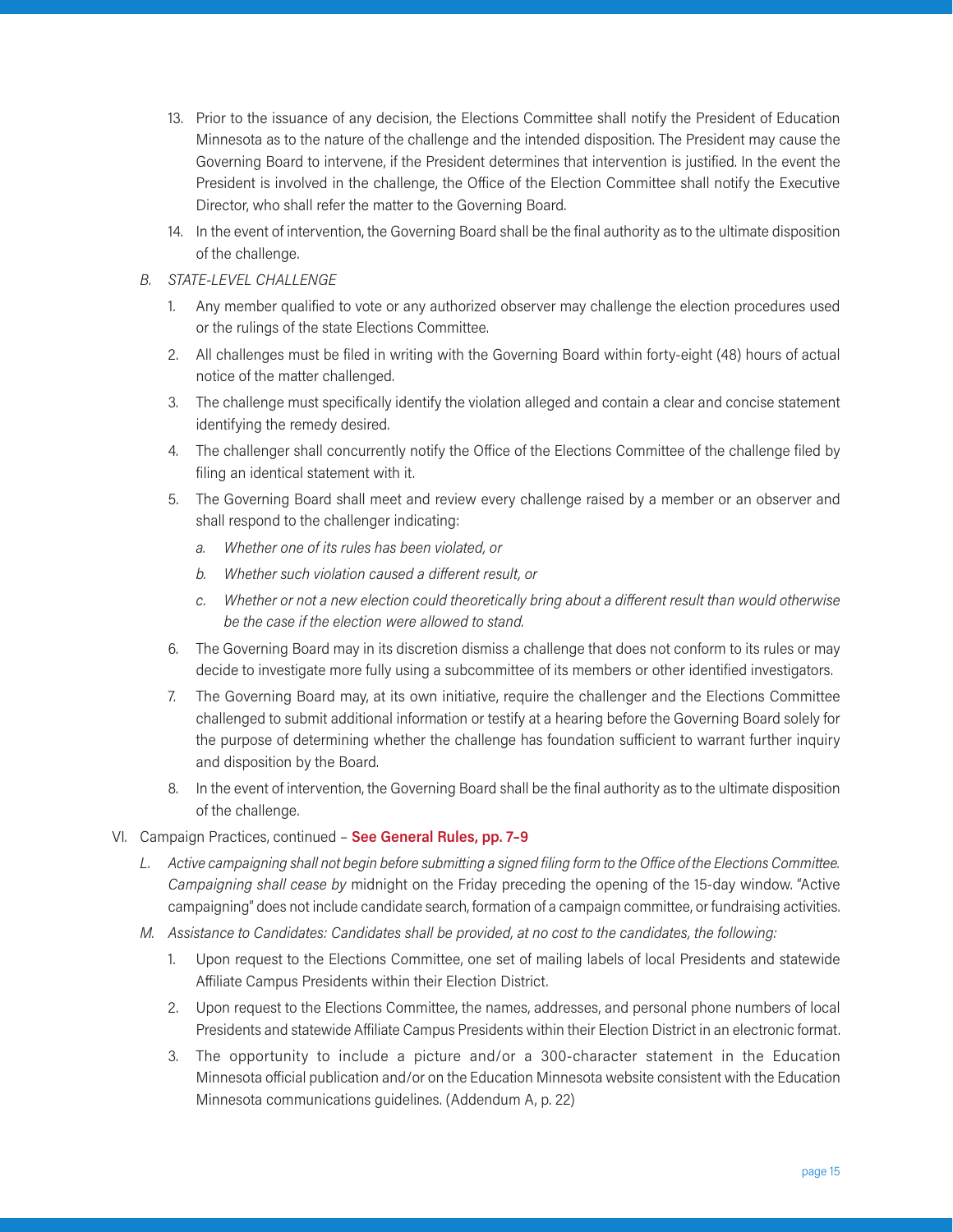#### VII. Campaign Practice Challenges – **THERE ARE NO GENERAL RULES**

- *A. Any challenge alleging a violation of the campaign practices shall be filed in writing to the Office of the Elections Committee. A challenge must be filed within 48 hours of the time the challenger learns of the alleged violation, but in no event must the Office of the Elections Committee recognize any challenge filed 48 hours after the cessation of active campaigning. The written challenge must specify the Guideline being violated.*
- *B. Pursuant to its authority, the Elections Committee shall meet and review every challenge to determine:*
	- 1. Whether one of its rules has been violated, and
	- 2. Whether such violation could have caused a different result from the result reported, and
	- 3. Whether a new election could theoretically bring about a different result throughout the state than would otherwise be the case if the election were allowed to stand.
- *C. Should the Elections Committee find that a candidate is in violation of campaign practices, the Elections Committee may initiate disciplinary action, which may include, but not be limited to, withdrawing of/billing for assistance, and/or a recommendation to the Governing Board to disqualify the candidate.*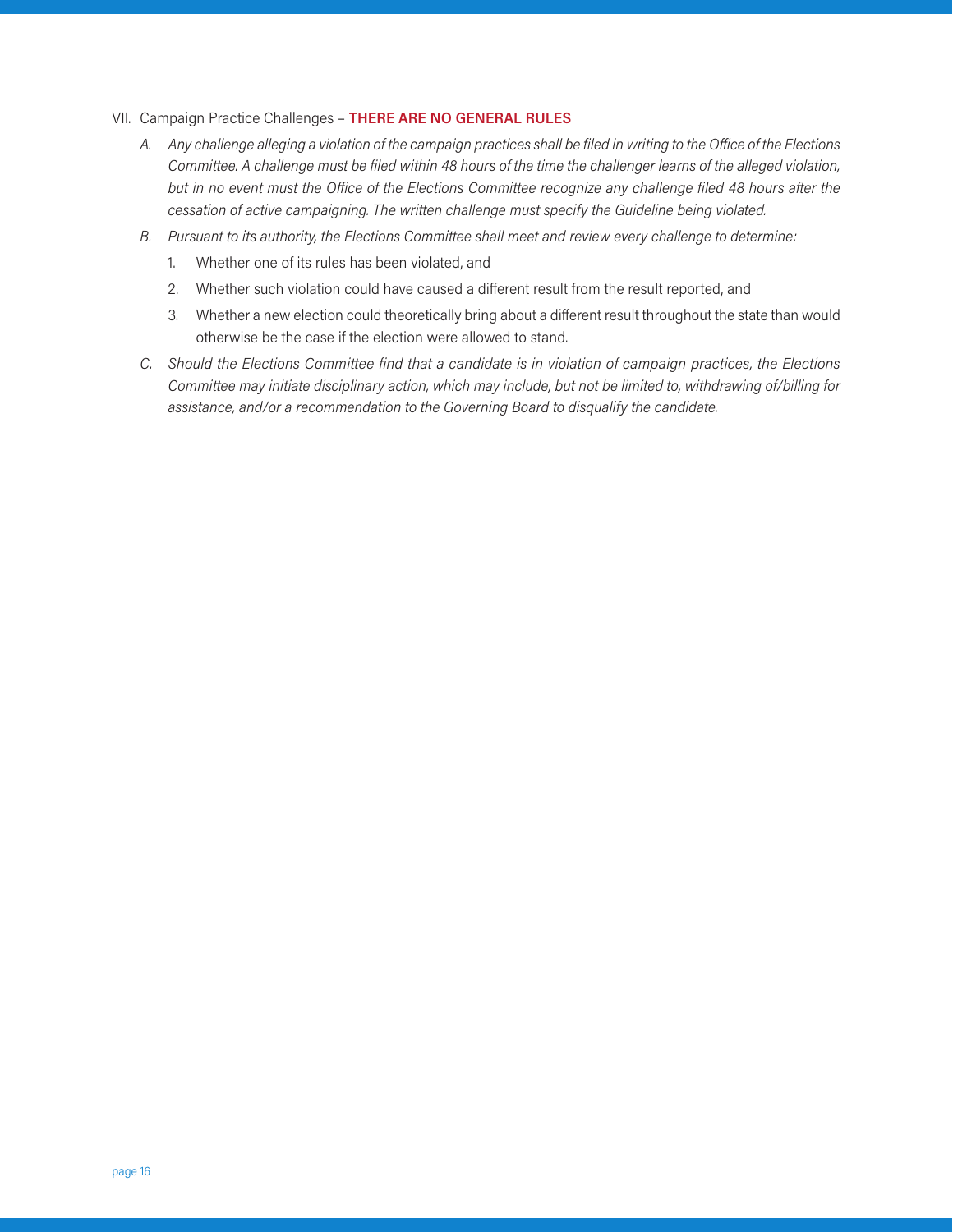# **(Addendum A) Photo and Statement Guidelines for Voter Guide**

The goal is to make submitting your statement and/or photo simple for you and in the electronic formats that will give you a neat, professional appearance when published. An orderly process for all candidates will reduce the chance for errors in publishing.

## **Deadline**

• No statements or photos will be accepted after the deadline.

# **Statements**

- Staff handles candidate statements as submitted in the character limit set by the Education Minnesota Election Rules – spelling, correct punctuation and grammar are the candidate's responsibility.
- Statements and photographs must be submitted electronically using the form located on the Education Minnesota website (www.educationminnesota.org) in the Member Portal under the Elections tab. Complete the form that corresponds to the position for which you are a candidate. If you have trouble accessing or completing the form, please contact the Elections Committee at elections.committee@edmn. org.
- To be published, statements must be submitted on or before the deadline.

# **Photographs**

- Photographs must be a high resolution (300 dpi or more)\* digital color photo of the candidate only. For a photo to look sharp and natural on paper, the resolution of the image is crucial.
- Hard copy photos will not be accepted.
- To be published, photographs must be submitted on or before the deadline.
- \*Resolution refers to the "dots (or pixels) per inch" when the image is printed.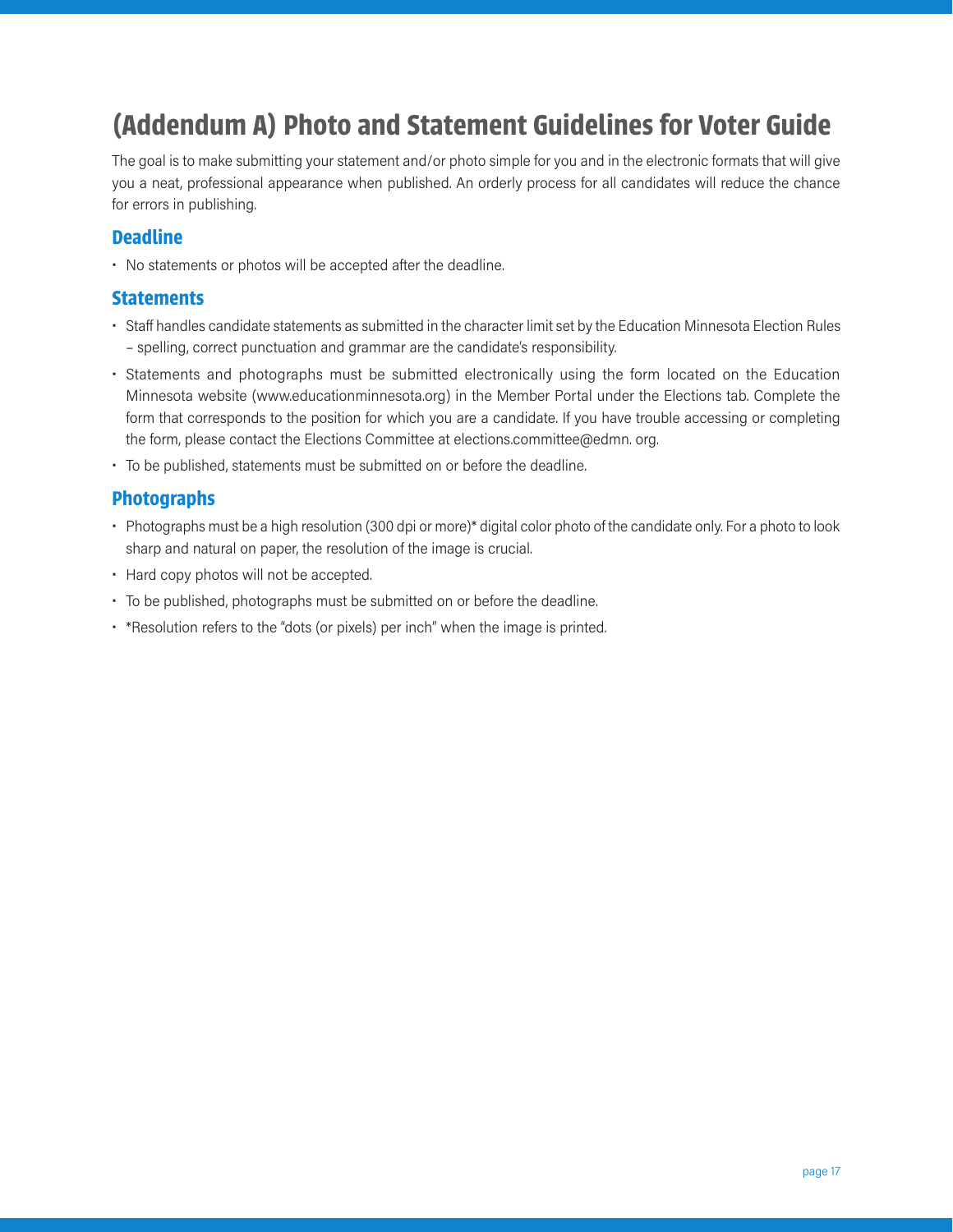# **(Addendum B) Education Minnesota website statements from candidates for Education Minnesota offices**

To provide equal access for members to statewide election information, Education Minnesota will provide on its website one web page for each candidate for Officers, NEA Directors and Governing Board at-large. Each candidate's page may include a statement from and photo of the candidate, and links to the candidate's personal e-mail address, personal website, and personal social networking sites.

This process will apply:

- Statements are encouraged to address the candidate's qualifications for office rather than critique other candidates' qualifications. Candidate statements will be viewable online only by active Education Minnesota members.
- Statements are limited to 3,000 characters.
- Statements and photographs must be submitted electronically using the form located on the Education Minnesota website (www.educationminnesota. org) in the Member Portal under the Elections tab. Complete the form that corresponds to the position for which you are a candidate. If you have trouble accessing or completing the form, please contact the Office of the Elections Committee at elections.committee@edmn.org. See next page for format and web writing best practices.
- The Education Minnesota Elections Committee will review all statements to ensure they meet procedural election guidelines adopted by the Governing Board.
- Education Minnesota will not be responsible for typographical or grammatical errors in submitted statements. Education Minnesota reserves the right to format the document appropriately for web use, but will not edit or proof content for errors.
- Candidates may submit one photo. Photos must be in jpg or tif format at 72 dpi resolution or higher. Education Minnesota will crop and size photos to ensure consistency. Address questions regarding technical suitability of your photo to the Office of the Elections Committee at elections.committee@edmn. org.
- To adhere to federal laws, the statement may contain only a personal email address, not a school or work site address. Education Minnesota will also include a link to a candidate's personal website and personal social networking sites, which cannot be built or housed using school or employer resources.
- Candidates may include up to four individual testimonials of up to 500 characters each in addition to their 3,000 character statement. Testimonials will be published following the candidate's statement. Candidates must secure the author's written permission before publishing the testimonial.
- Candidate pages will be published online after approval by the Election Committee.
- Candidates will be allowed to revise their statements after publication online up to two (2) times by contacting the Office of the Elections Committee at elections.committee@edmn.org.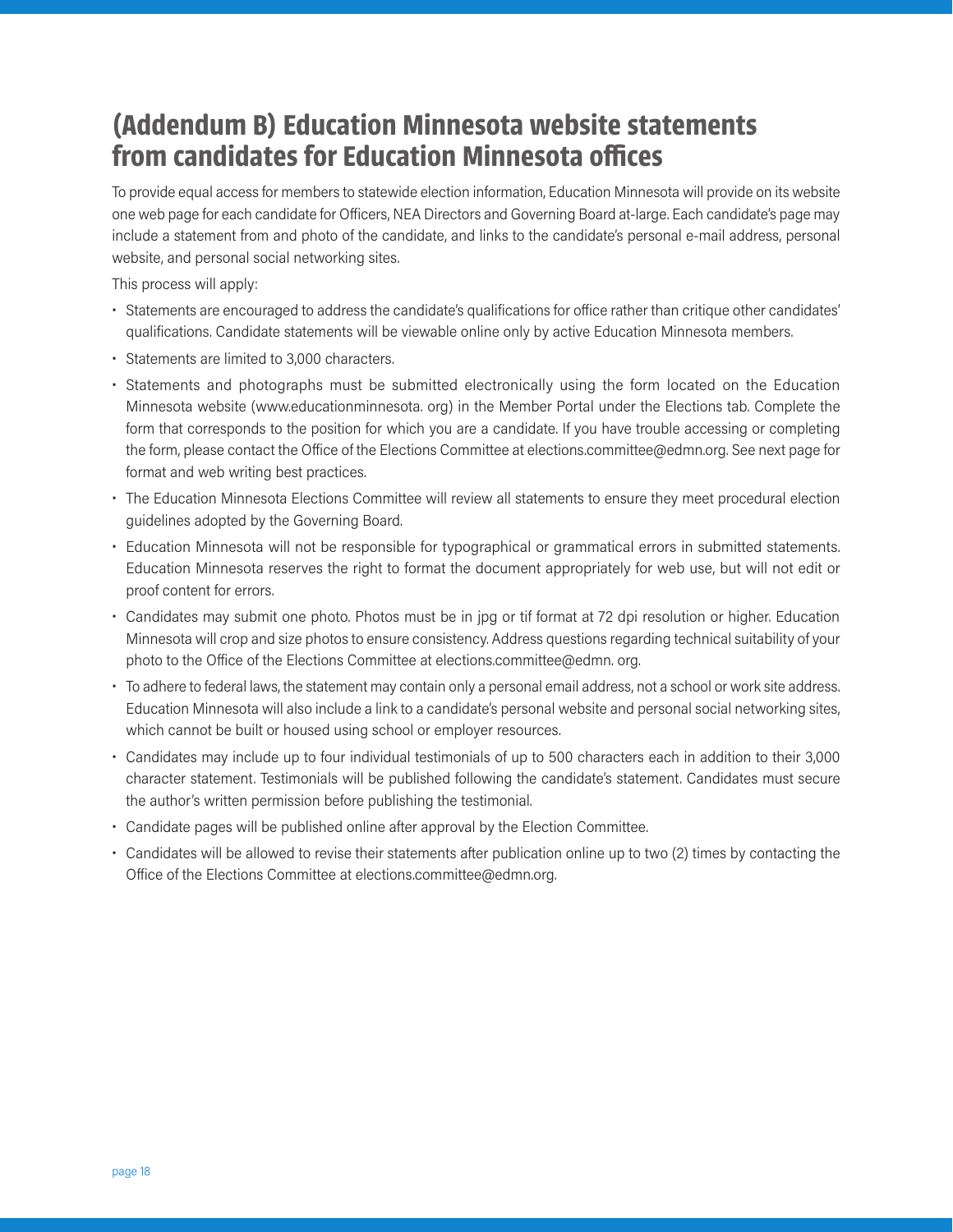# **Statement format**

- Please follow the format below for your candidate statement.
- Note that writing for the web differs from writing for printed materials in several substantial ways. To be most effective with your content, observe these best practices:
	- *• Begin your statement with the most important information for readers.*
	- *• Use short sentences and paragraphs. As a general guide, limit sentences to 20 words and paragraphs to four sentences.*
	- *• Use subheads to break your content into sections by topic.*
	- *• Use bulleted or numbered lists when possible (standard round or square bullets only).*
	- *• Speak directly to the reader. Use an active rather than passive voice.*
	- *• Limit your use of capital letters, italics and boldface type. Do not underline text.*

## **Candidate statement**

Please provide the following information for publication on Education Minnesota's website. All submitted statements will be reviewed by the Elections Committee

for suitability. Education Minnesota is not responsible for errors in statements submitted by candidates.

Name:

Position running for:

Local/affiliate:

Job title:

Email address:

URL of personal website:

URL of social networking site(s):

Statement (3,000 characters or less):

Testimonials: